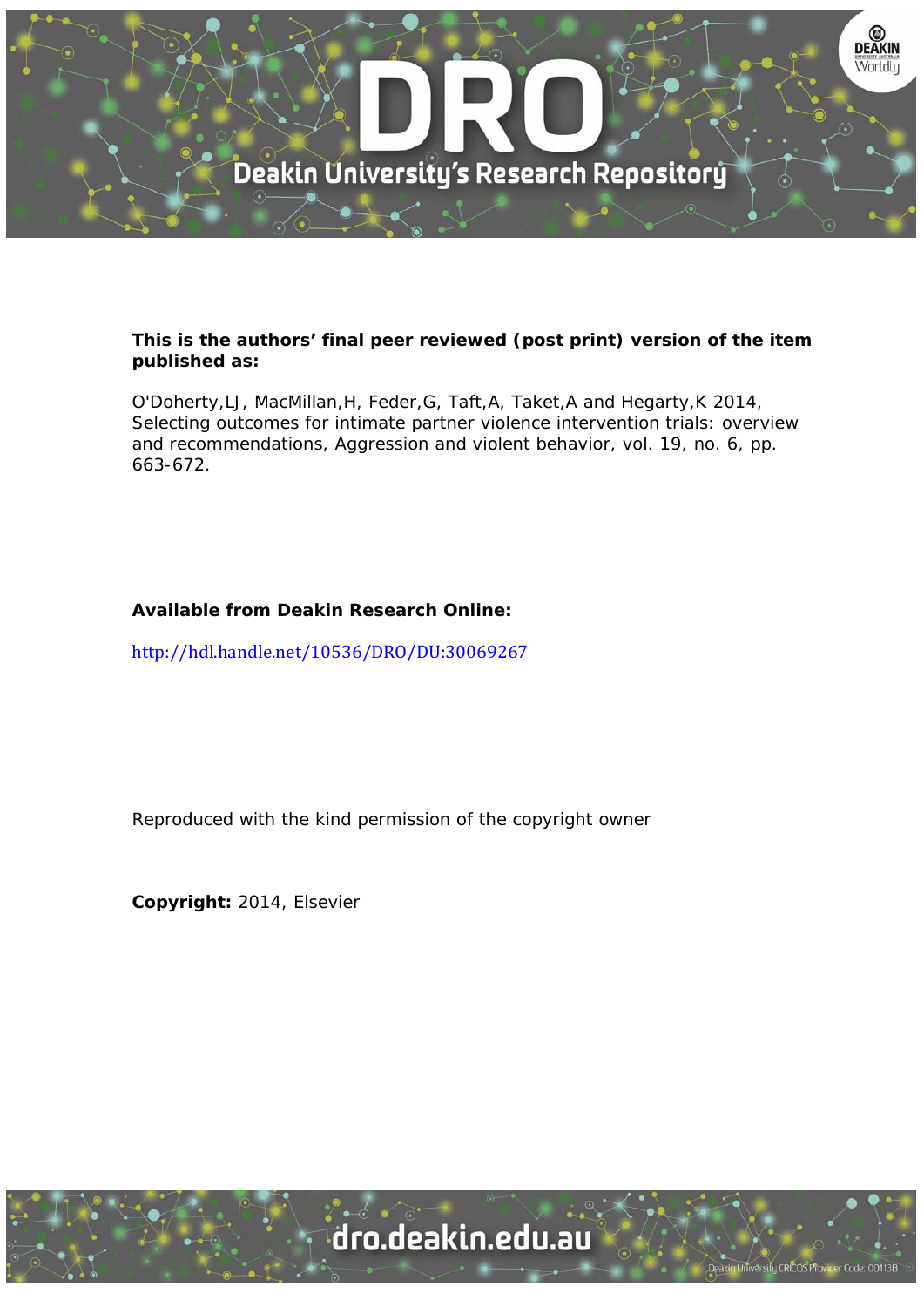Selecting outcomes for intimate partner violence intervention trials: overview and recommendations

Dr Lorna Jane O'Doherty<sup>a,f</sup> (corresponding author), Professor Harriet MacMillan<sup>b</sup>, Professor Gene Feder<sup>c</sup>, Professor Angela Taft<sup>d</sup>, Professor Ann Taket<sup>e</sup>, Professor Kelsey Hegarty<sup>t</sup>

**<sup>a</sup>**Centre for Research in Psychology, Behaviour and Achievement, Coventry University, Priory Street, Coventry, UK Tel: +44(0)2477659521 lornajaneodoherty@hotmail.com

**b**Offord Centre for Child Studies, Department of Psychiatry and Behavioural Neurosciences and of Pediatrics, McMaster University, Wilcox Building, 1280 Main St, Hamilton, ON L8S 4K1, Canada

Tel: 001(0)9055212100 macmilnh@mcmaster.ca

**c** Academic Unit of Primary Health Care, University of Bristol, 25 Belgrave Road, Clifton, Bristol BS8 2AA UK Tel: +44(0)1173313865 gene.feder@bristol.ac.uk

**<sup>d</sup>**Judith Lumley Centre, La Trobe University, 215 Franklin St, Vic 3000, Australia, Tel +61 (0)394798809 a.taft@latrobe.edu.au

**e** School of Health & Social Development, Faculty of Health, Deakin University, Melbourne Burwood Campus, 221 Burwood Highway, Burwood, VIC 3125, Australia ann.taket@deakin.edu.au

**f** Department of General Practice, The University of Melbourne, 200 Berkeley Street, Carlton, Vic 3031, Australia, Tel: +61 (0)383444992 k.hegarty@unimelb.edu.au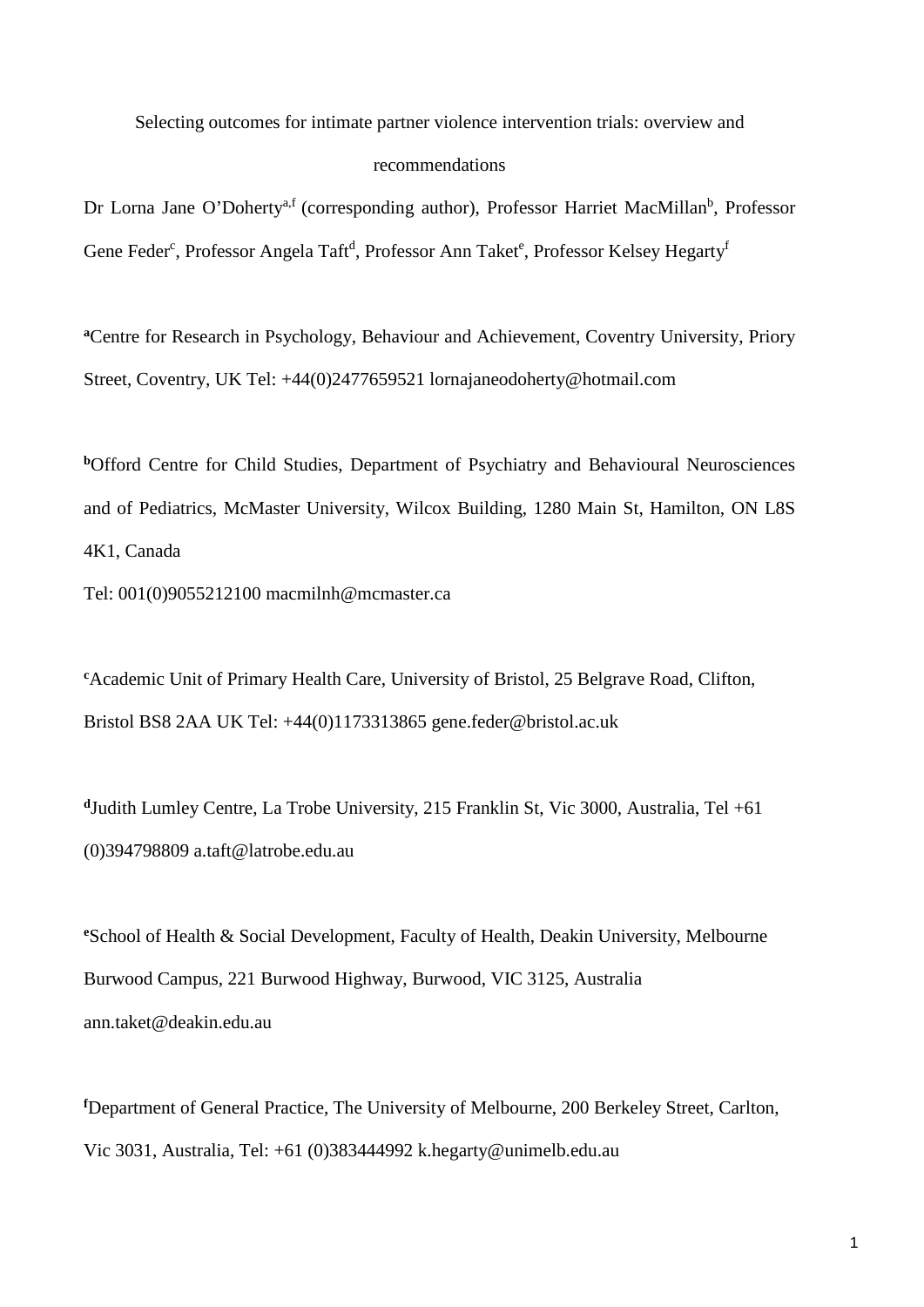## **ABSTRACT**

Intimate partner violence (IPV) is endemic in societies around the world and detrimental to women's wellbeing. Abused women are frequent users of health services. Despite the recent World Health Organization guidelines on IPV and sexual violence, we need more evidence on effective responses to women in health care settings. Developing robust evidence with potential to inform policy and clinical practice requires greater clarity and consistency across studies in the selection and use of outcomes to evaluate interventions. Drawing on systematic reviews and individual trials aimed at reducing abuse and improving women's health, we discuss critical issues in respect of outcomes. We discuss primary, secondary, intermediate and proxy outcomes and measures used to evaluate interventions for women who experience IPV. We offer recommendations about which outcomes to assess and approaches to doing so within the context of trials in health care settings.

### **Keywords: Intimate partner violence; Trials; Outcomes; Evaluation; Measurement**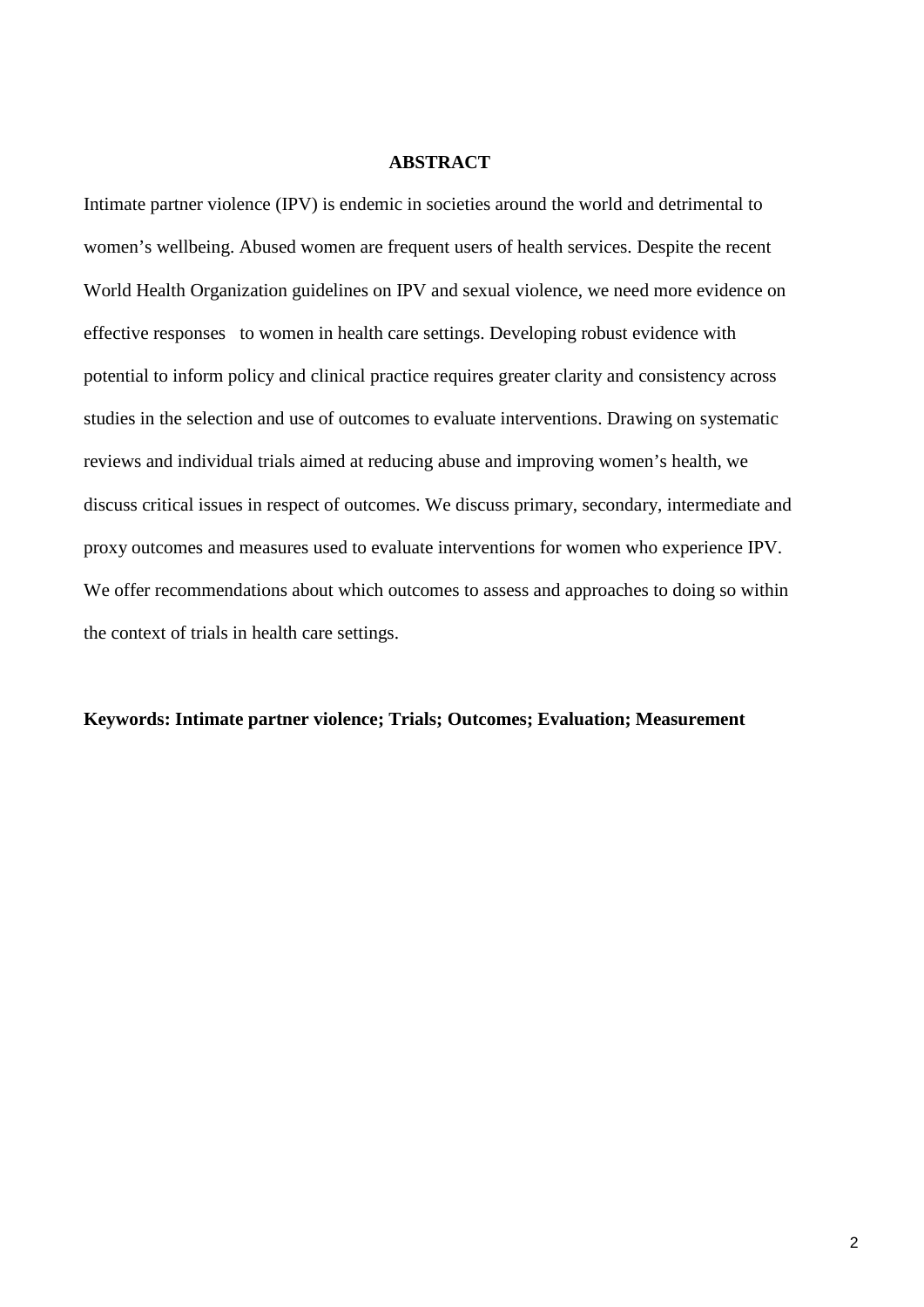### **Introduction**

Intimate partner violence (IPV) is defined as any behavior within an intimate relationship that causes physical, psychological or sexual harm to those in the relationship (Krug, Mercy, Dahlberg, & Zwi, 2002). The latest data from the World Health Organization (WHO) suggest that one in three women experience physical or sexual violence in their lifetime (World Health Organization, 2013a). Violence against women by male partners is a significant contributor to illness, disability and death of women around the world (Black, 2011; Heise, Ellsberg, & Gottmoeller, 2002).

Exposure to violence by partners leads to frequent use of health services suggesting that health care settings offer opportunities to support women and intervene in the cycle of violence (Bonomi, Anderson, Rivara, & Thompson, 2009). Although there is some evidence for responding to IPV within health care settings as identified in the recent WHO Guidelines (World Health Organization, 2013b), there is still an urgent need for rigorous trials to determine the effectiveness of interventions in low-, middle- and high-income countries. Interventions for IPV in health care settings mainly comprise those that screen women, offer support/advocacy or involve a therapeutic intervention (MacMillan et al., 2001). Generally, these programs aim to safeguard women from harm, manage symptoms, improve health outcomes, encourage safe communication with others when in an abusive relationship, increase women's confidence to seek help, and improve social networks (Ford-Gilboe, Merritt-Gray, Varcoe, & Wuest, 2011).

Synthesis of different studies has been conducted in respect of screening-only interventions (Feder et al., 2009; Nelson, Bougatsos, & Blazina, 2012; Taft et al., 2013), advocacy (Ramsay et al., 2009) and interventions (with or without screening) to reduce IPV in primary care (Bair-Merritt et al., 2014) and against pregnant women (Jahanfar, Janssen, Howard, & Dowswell, 2013). The limited number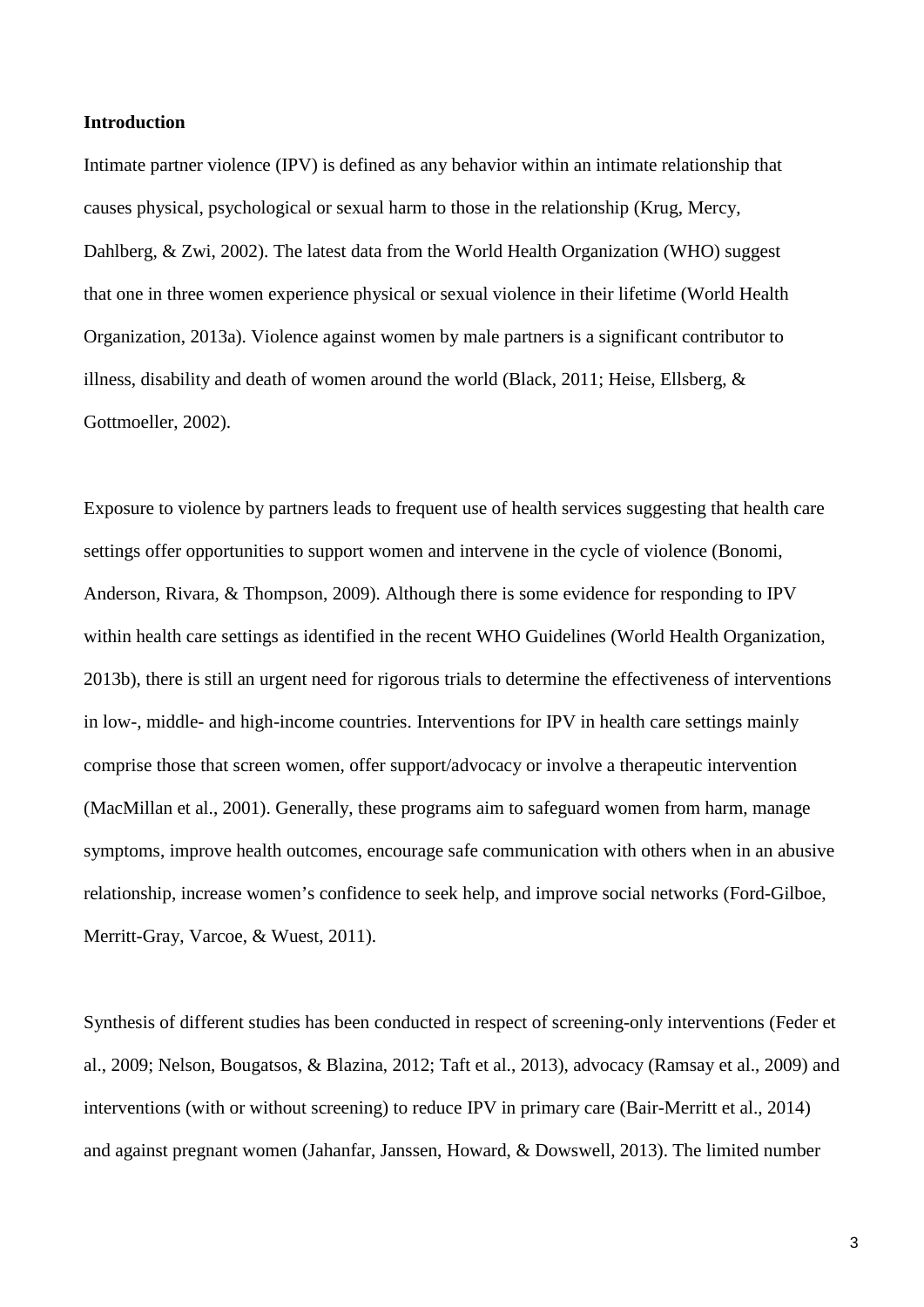of trials overall, heterogeneity of interventions (e.g. treatment intensity) (Ramsay et al., 2009), and barriers to achieving high-quality evidence (e.g. difficulties in minimizing the risk of bias) impede the emergence of better quality evidence of effective IPV interventions (O'Doherty et al., 2014). An additional barrier concerns the inconsistent selection of effect measures that might allow syntheses of evidence if there was some consistency across trials.

The benefits of meta-analysis for improving evidence include increasing power and precision, answering questions not posed by individual studies, and opportunities to settle controversies arising from conflicting findings (Higgins & Green, 2011). However evidence from meta-analyses is particularly lacking in this field, hampering the process of translating research evidence into what can be safely and effectively delivered in clinical practice. Meta-analyses have been particularly challenged by the lack of clarity and consistency in effect measures (O'Doherty et al., 2014; Ramsay et al., 2009). Robustness of evidence can be enhanced where evaluations are based on better informed decisions around selection of outcomes, approaches to measurement and timeframes. The complexity of IPV trials means that evaluation can involve multiple dimensions, most typical being abuse, social, clinical, wellbeing and service use outcomes. The multiplicity of areas of perceived importance leads to significant heterogeneity in outcomes across trials (O'Doherty et al., 2014; Ramsay et al., 2009). Within certain domains, a large number of tools is available which increases difficulties with combining results. Across the ten trials included in a review of advocacy interventions (Ramsay et al., 2009), eight measured abuse using six different scales (or subscales) and a single item question. Another issue is the lack of measurement in certain areas e.g. those associated with children and parenting and harm. In a review of IPV interventions for pregnant women, Jahanfar and colleagues (p.8) indicated that "a serious problem in this review was the lack of consistency in, and the limited range of outcomes reported, and the varied way that outcomes such as depression or experience of violence were measured." Ramsay and colleagues (2009) called for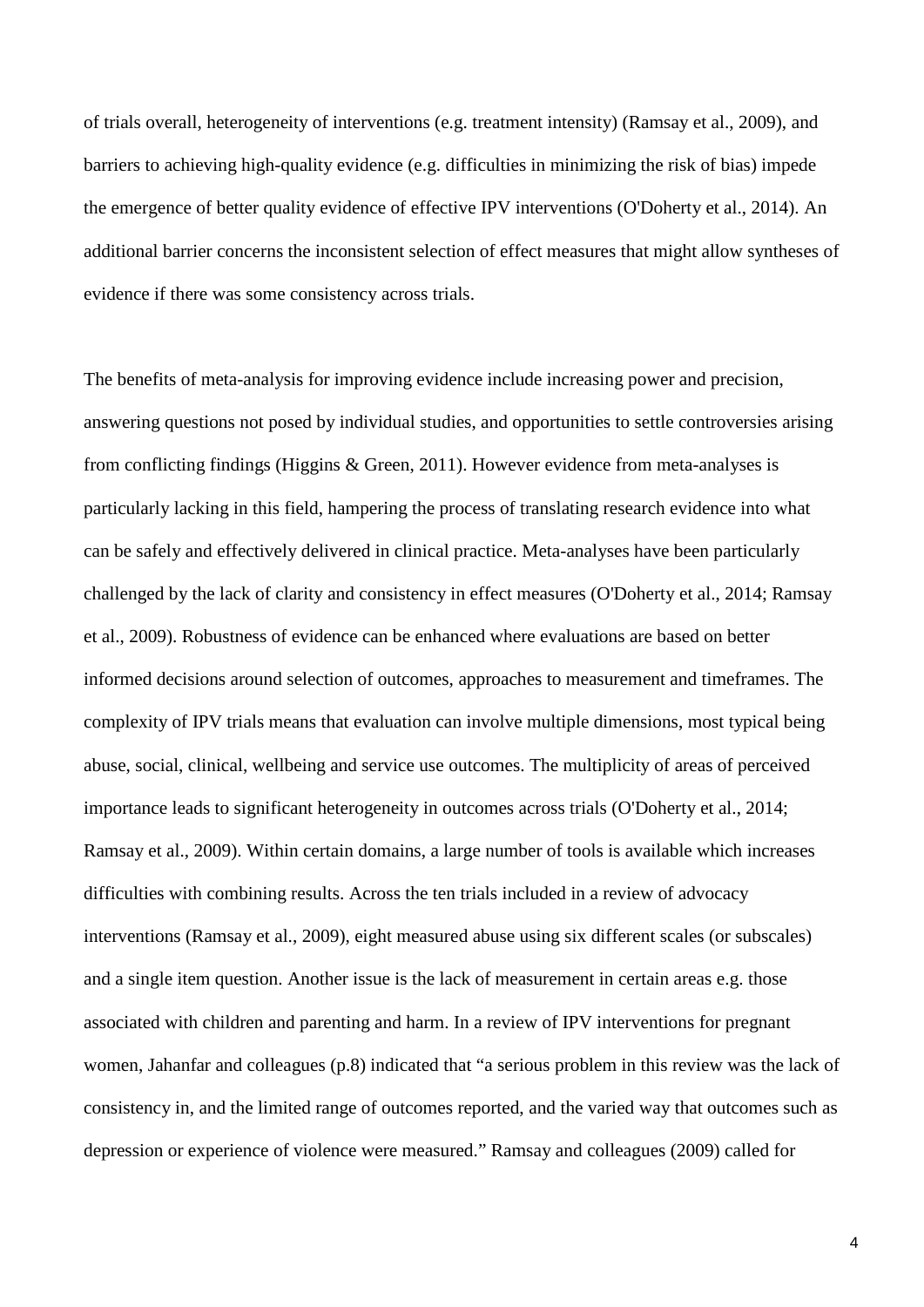debate over which outcomes should be measured, which outcomes could even be expected to change in response to an intervention and a more standardized approach to measurement.

Thus, there are a number of critical questions about outcome selection. What outcomes are meaningful for survivors of IPV in health care contexts? Which outcomes should be primary outcomes? Which can be nominated as secondary outcomes? What intermediate and proxy outcomes are relevant? We will discuss critical issues in outcome selection, and offer recommendations for future trials in health care settings.

## **Approach**

We will draw on an analytic model around the delivery of IPV interventions for women in health care settings (MacMillan et al., 2001) as a framework to discuss the different outcomes in IPV trials (Figure 1). The objective is not to focus on results *per se*, but rather to examine how effectiveness is being assessed. In discussing outcome selection, we draw on systematic reviews where they are available (Bair-Merritt et al., 2014; Feder et al., 2009; Jahanfar et al., 2013; Ramsay et al., 2009; Taft et al., 2013). Otherwise, we refer to individual trials mainly in health care settings. We will focus on outcomes associated with interventions that involve direct interactions with women experiencing IPV. These include screening interventions and those offered post-identification, such as advocacy, support and psychological interventions. Figure 1 captures hypothesized pathways to improved outcomes for women experiencing IPV. It highlights identification as the main outcome of interest in screening trials and a range of intermediate and long-term outcomes of relevance all types of IPV interventions.

Figure 1 here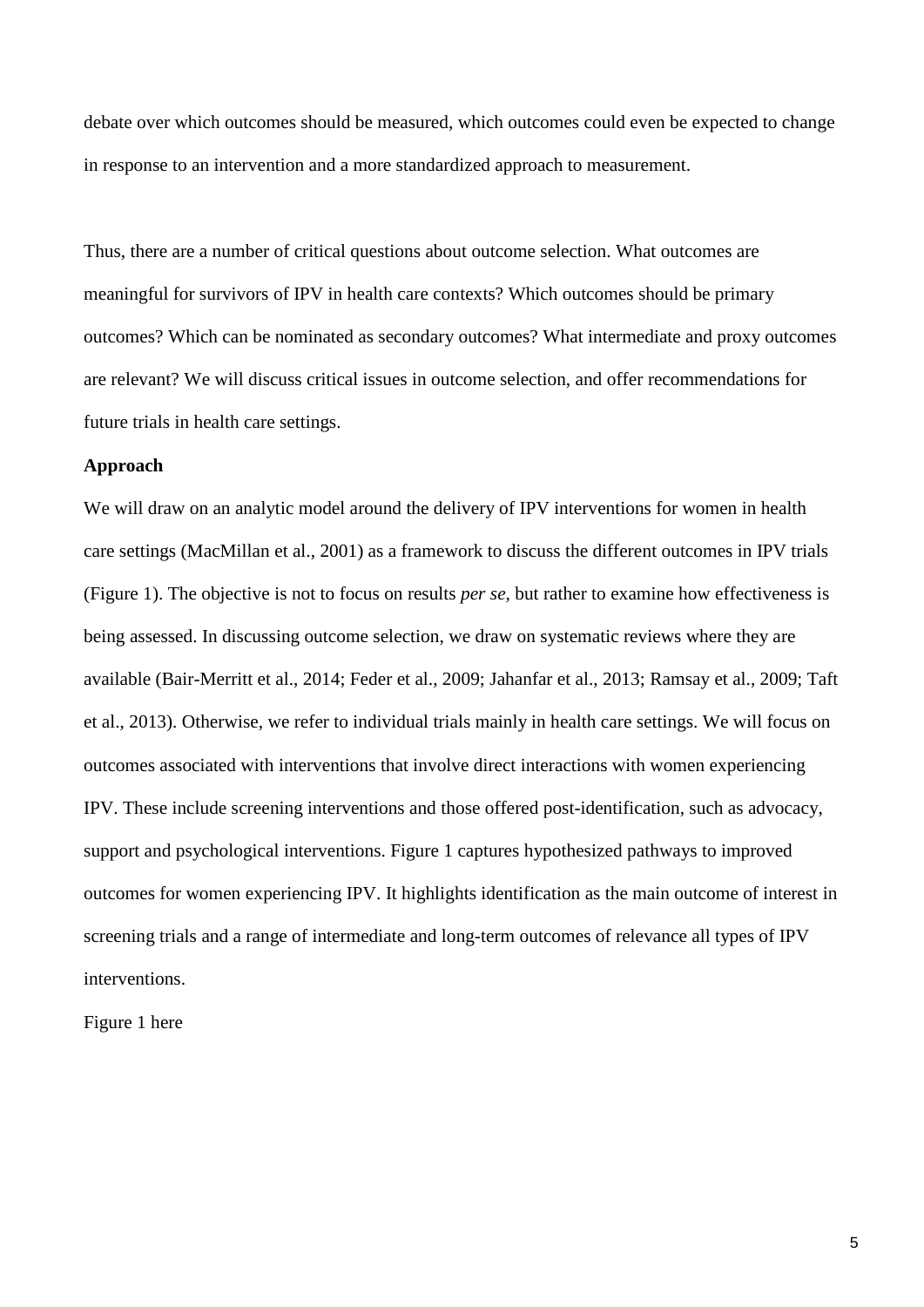Figure 1 Interventions for IPV in health care setting and outcomes. Adapted from MacMillan et al. (2001)



### **Critical issues in outcome selection and measurement**

### **1. Primary and secondary outcomes**

Conclusions about the effects of an intervention will be based largely on the primary outcomes, as trials should be powered on those outcomes, although low power can be mitigated by pooling in meta-analyses. Primary outcomes are the outcomes that are essential for decision-making. It is recommended that there are no more than three, that surrogate or interim outcomes are not included and there is at least one desirable and one undesirable outcome (to assess adverse as well as beneficial effects) (Higgins & Green, 2011). Main outcomes that were not selected as primary outcomes can be listed as secondary outcomes. Secondary outcomes may also include measures that are less important than clinical endpoints in informing decisions, but which may be helpful in explaining the effect or determining intervention integrity (Higgins & Green, 2011). Trials are not necessarily powered to detect important differences in secondary outcome measures although, like primary outcome measures, they can be pooled across trials in meta-analyses.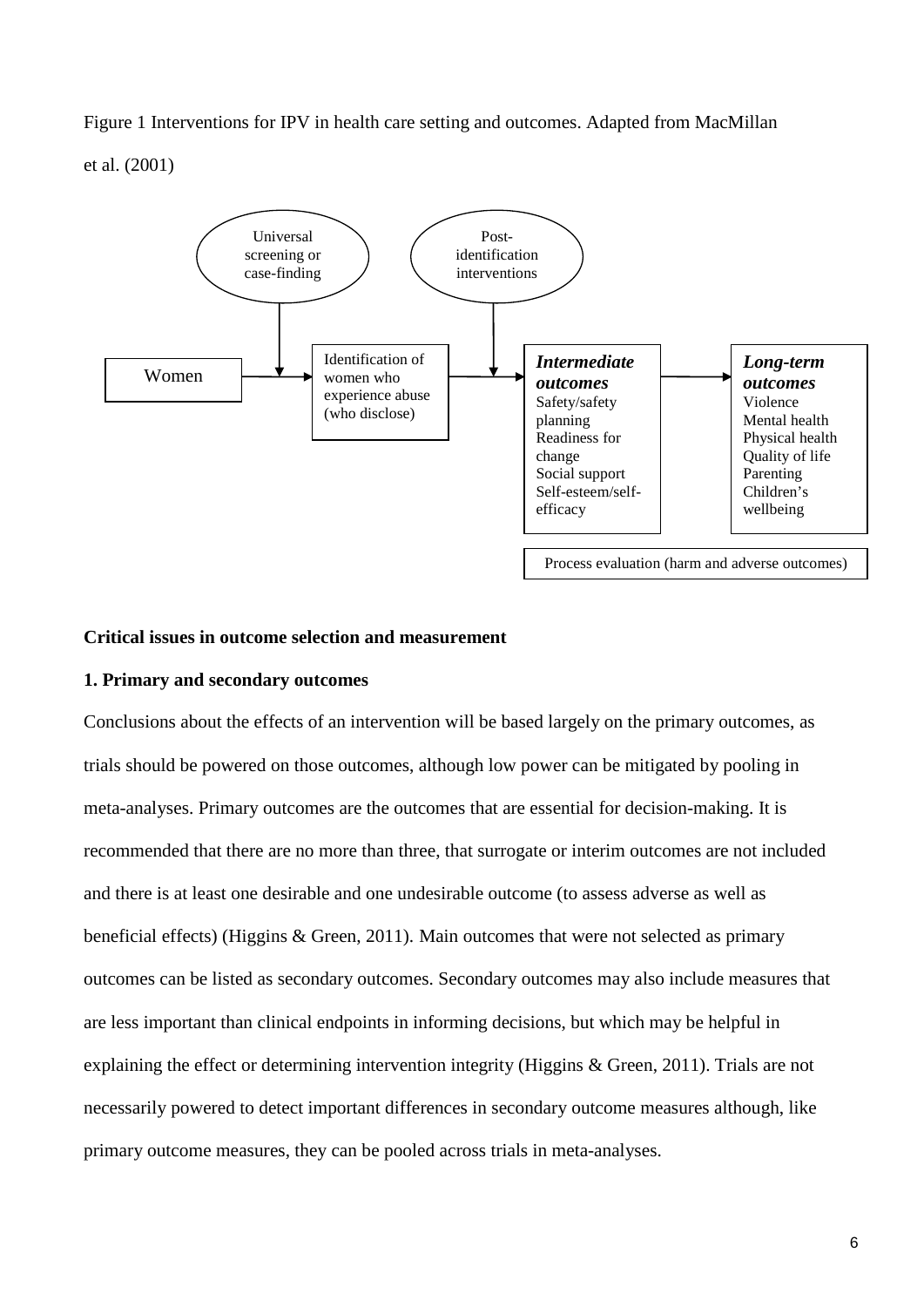### **2. Issues specific to screening trials**

Screening interventions aim to identify abused women in order to offer interventions leading to beneficial outcomes. Although there have been calls for a shift in focus from screening to interventions that can be offered to women once identified (Wathen & MacMillan, 2012), the need to evaluate screening against active case-finding remains (O'Doherty et al., 2014). Furthermore, as screening plus referral is the most commonly implemented response to abuse, therapeutic interventions need to be separately evaluated – versus usual care, case-finding and screening. Variables such as identification rates and referral are common to screening trials and integral to the short-term evaluation of screening interventions (Taft et al., 2013). Screening reviews have demonstrated the wide range of screening tools in use (Feder et al., 2009; Nelson et al., 2012). One problem is rates of identification tending to be lower when undertaken directly by clinicians compared to anonymous disclosure (e.g. self-completion methods such as written or computerized surveys) regardless of the tools used (O'Doherty et al., 2014). This leads to difficulties in statistically combining results derived using varied approaches (MacMillan et al., 2006). Some studies use disclosure or discussion about safety as a proxy for identification (Taft et al., 2012), rather than documentation in records as the latter varies across clinicians and is likely to be an underestimate of identification (O'Doherty et al., 2014).

Trials often aim to measure referrals. However, screening studies need to differentiate the provision of lists of resources/services from referral, which involves a more formal process of linking women with other clinical and specialist support services. In the IRIS trial, testing a domestic violence (DV) training and support intervention to general practices, the primary outcome was a general practitioner referral (of a patient disclosing abuse) to specialist DV agencies (Feder et al., 2011). The subsequent uptake of services may be measured through using a set of survey questions or contacting the relevant services to determine uptake rates but rates of missing data tend to be high (O'Doherty et al.,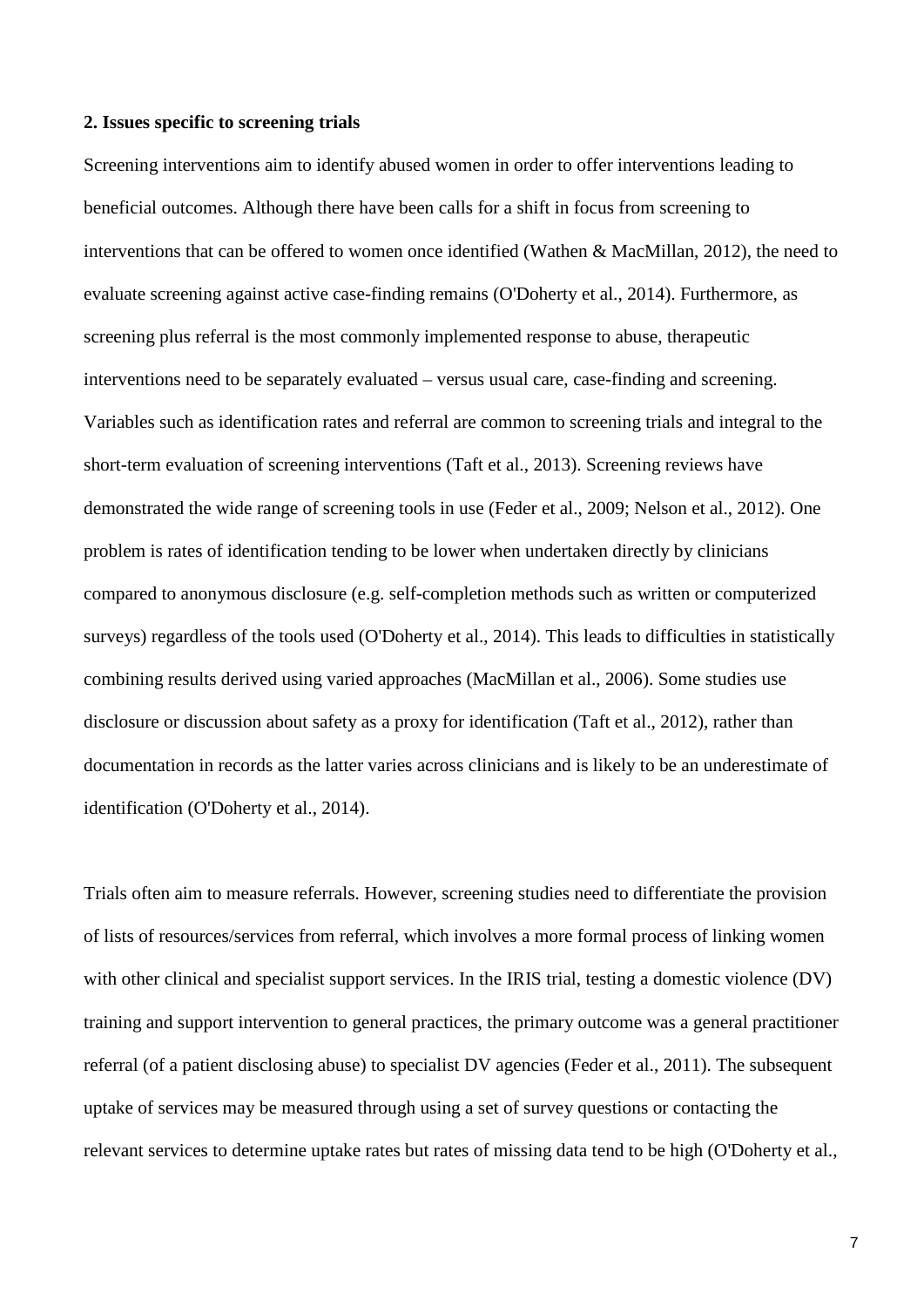2014). Moreover, there is the potential for a mismatch between referrals recorded in the medical record and referrals recorded as received in the target service (Feder et al., 2011). In a review of screening trials, Taft and colleagues hypothesized that screening would firstly improve identification rates, the provision of information, and referral to support services (Taft et al., 2013) and that these would (in the longer-term) lead to reductions in abuse and improvement in health and wellbeing. However, of the 11 trials, only two measured abuse (Koziol-McLain et al., 2010; MacMillan et al., 2009) and one measured health (MacMillan et al., 2009). This indicates a need to evaluate screening interventions in respect of the long-term impacts on women's health and wellbeing (O'Doherty et al., 2014), a topic addressed in Section 4 in respect of all types of IPV intervention.

## **3. Intermediate outcomes**

The Medical Research Council emphasized the importance of modelling process and outcome in a trial's development phase (Craig et al., 2008), encouraging researchers to hypothesize about how any impact of exposure on outcome might be achieved. An intermediate outcome (or mediating variable) refers to any factor that represents a step in the causal pathway between the exposure and outcome (Gunasekara, Carter, & Blakely, 2008). Intermediate outcomes should be included when evaluating IPV interventions given the complexity generated by their multifaceted nature and tendency to involve a multi-step pathway to change.

Measuring intermediate outcomes implies collecting data on an occasion prior to the assessment of final trial outcomes in order to capture the 'middle ground' and temporal aspects of the change pathway. This may be illustrated in a trial that evaluated brief counselling by primary care doctors; women's readiness for change and reports of doctor enquiry about safety were measured at 6 months ahead of the final outcomes, quality of life and mental health, at one year (Hegarty et al., 2013). Other studies have gathered data relevant to understanding causal pathways retrospectively. Klevens and colleagues, in their trial of computerized enquiry plus provision of resources (Klevens et al.,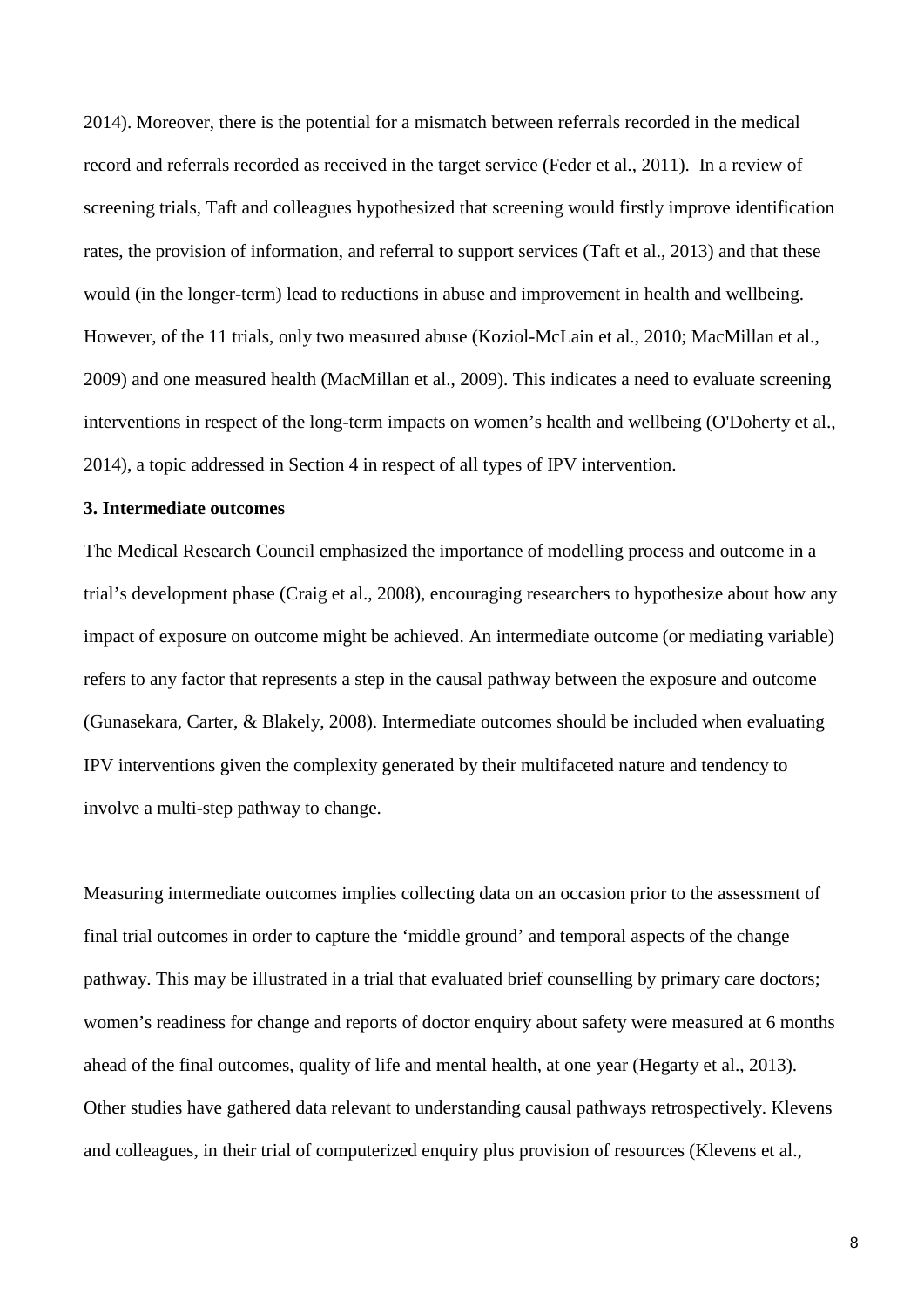2012), asked women at one year follow-up if they had contacted any of the listed services or an IPV agency alongside assessing the primary outcome (physical and mental health on SF-12). The costs associated with recall bias and missing data need to be weighed against costs of undertaking interim data collection. Despite studies including intermediate outcomes, generally, there are few reports of causal chains or models (Hegarty, O'Doherty, Gunn, Pierce, & Taft, 2008) This suggests that opportunities for disseminating conceptual knowledge as regards complex IPV interventions are being missed.

Intermediate outcomes should not be confused with confounding variables and as such must be treated differently in analyses (Seuc, Peregoudov, Betran, & Gulmezoglu, 2013). Confounders are extraneous variables that are expected to correlate with the exposure and outcome. IPV interventions are particularly susceptible to contextual factors given the sensitivity of the issue. Effective randomization should deal with confounders, and minimize the need to include them. Distinguishing confounders from mediators of the intervention's effect requires articulation of an explicit causal pathway in the design of the trial.

Below we discuss examples of intermediate outcomes relevant once women have been identified (Figure 1). Typical outcomes include safety and safety planning, readiness for change, social support, and self-esteem and self-efficacy. Intermediate outcomes of interest may be designated as a trial's secondary outcomes. Another approach might be to include primary outcome measures at intermediate stages as the secondary outcomes. This approach has been taken in the PATH trial with the primary depression and psychological distress questionnaires at 4 and 8 months, in addition to the final 12 months follow-up (Brierley et al., 2013). One of the key issues here is distinguishing intermediate and long-term outcomes and ensuring *a priori* decisions about the role of each outcome.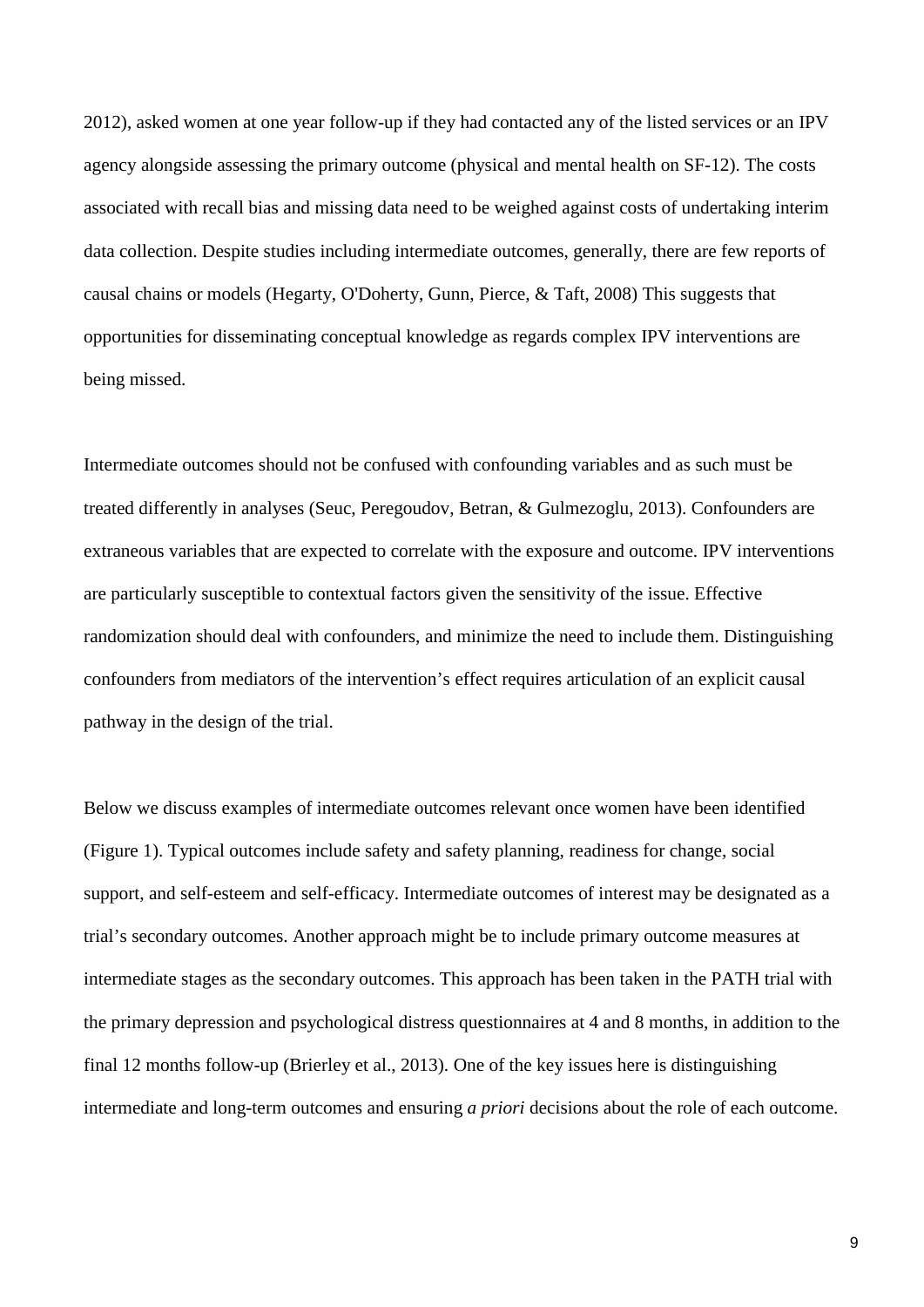Also intermediate outcomes are assumed to be related to long-term outcomes, which may not always be the case.

#### 3.1 Safety and safety planning

While women have no control over their partner's violence, it may be possible for them to behave in ways that promote their safety and wellbeing, particularly during times of crisis. Increasing women's awareness of how to stay safe has been central to a number of interventions (Hegarty et al., 2013; McFarlane, Groff, O'Brien, & Watson, 2006; McFarlane, Soeken, & Wiist, 2000; Parker, McFarlane, Soeken, Silva, & Reel, 1999; Tiwari et al., 2005). Despite the appeal of safety indicators as intermediate or proxy variables and as primary trial endpoints, few studies have included them (Ramsay et al., 2009; Taft et al., 2013). Assessing women's actual safety behaviors may represent a more valid measure of safety than simply enquiring about the existence of safety plans. The notion of a safety plan may be too abstract, particularly among women who are in the early stages of recognizing the problem. The Safety Behavior Checklist (McFarlane, Parker, Soeken, Silva, & Reel, 1998) which measures safety behaviors (e.g. hiding documents, establishing a signal) has been the tool of choice in a number of trials (Gillum, Sun, & Woods, 2009; Hegarty et al., 2013; Tiwari, Fong, et al., 2012). However, its use is challenged by difficulties in identifying a meaningful timeframe at baseline and follow-up, and the use of the 'not applicable' category. Once a woman has enacted a safety behavior, her circumstances might change and 12 months later there is no need for her to continue to have a bag packed or to have an escape plan. Further, it is not clear whether enacting safety behaviors is linked to reduction in violence or improved health and wellbeing. Visual analogue scales have also been used to assess women's level of safety at home (Hegarty et al., 2013) but have not been validated. It is strongly advised that tools for assessing safety behaviors and safety plans are piloted in advance of implementing a trial, particularly if being used in populations that are different to the original development population. It is worth highlighting here, in respect of 'proxy' variables like safety and service use, that post-intervention changes may be associated with both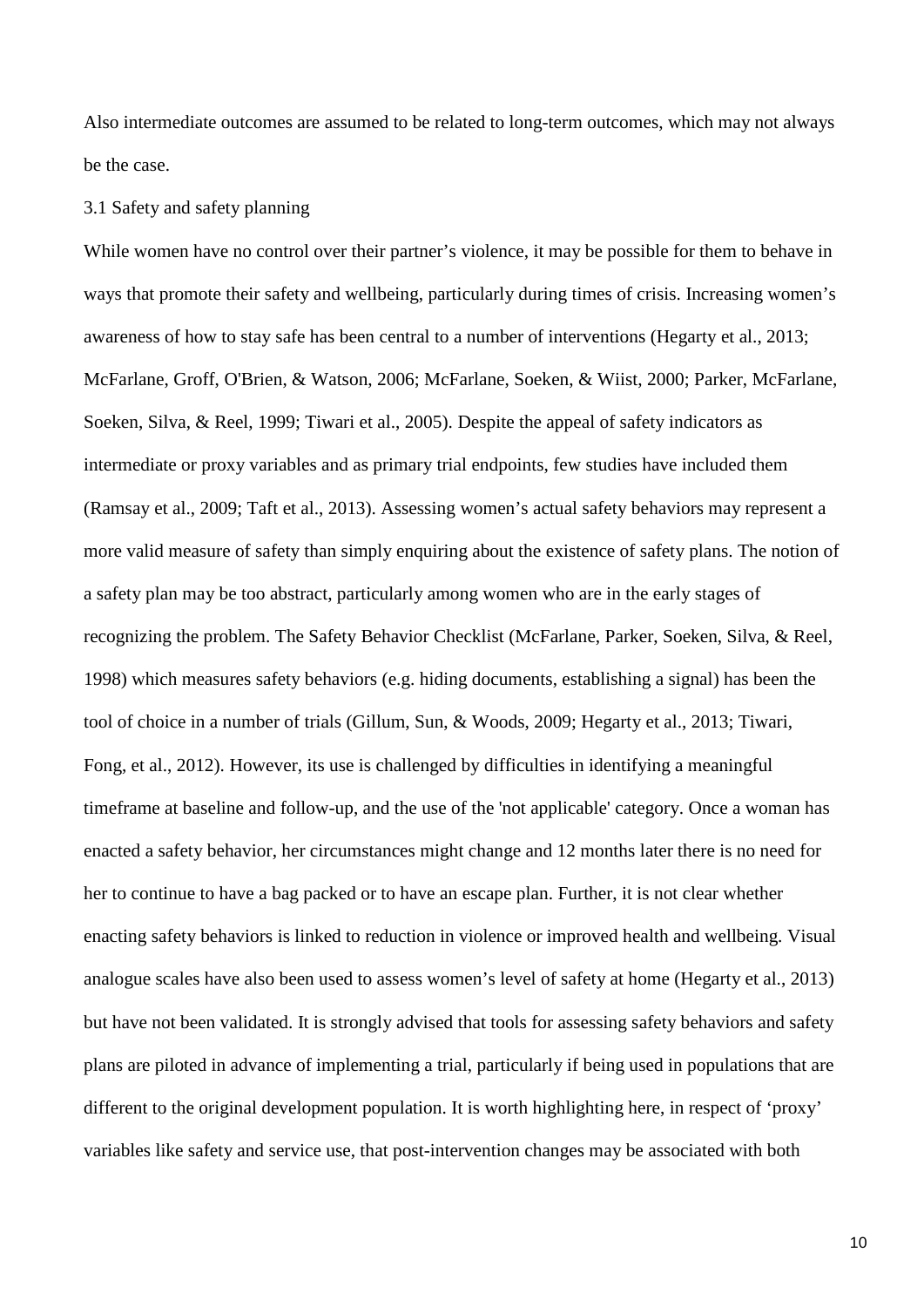'positive' and 'negative' health outcomes for abused women and require careful interpretation. For instance, increased refuge/shelter usage may reflect proactive behavior on the behalf of abused women but it may also reflect an escalation of violence that has led to the women needing to seek safety (Ramsay et al., 2009).

### 3.2 Readiness for change

Reviews have highlighted the importance of tailoring health care and service responses to IPV according to the individual woman (Reisenhofer & Taft, 2013; Zink, Elder, Jacobson, & Klostermann, 2004). Understanding a woman's readiness for action may also help prevent inappropriate health care responses such as encouraging a woman to 'just leave', when this may result in increased stress, subject her to retaliatory violence from the partner, or other negative outcomes (Campbell, Webster, & Koziol-McLain, 2003). In particular, interventions need to take account of the complex decision-making and processes of change for women experiencing IPV, and the 'turning points' in the trajectory (Chang et al., 2010). In the Psychosocial Readiness Model, readiness is described as a continuum with a balance of internal and external factors determining how the woman moves from maintaining the status quo through to a desire for action or change (Cluss et al., 2006). This model suggests there are three internal factors: *awareness* is the woman's recognition that what she is experiencing is abuse; *self-efficacy* is the woman's belief that she is able to achieve difficult tasks, or cope with adversity; and *perceived support* describes the woman's sense that she is supported by those in her environment. Hegarty and colleagues (2013) designed their intervention such that family doctors were trained to assess women's readiness for change in order to decide the most appropriate 'brief counselling' technique to deploy. Other interventions have focused on the use of Dutton's empowerment model (Dutton, 1992) to increase women's self-esteem and ability to enact safety behaviors (Tiwari et al., 2005). Whilst there is a relatively sound theoretical base for the concept of readiness for change and it has been clearly described by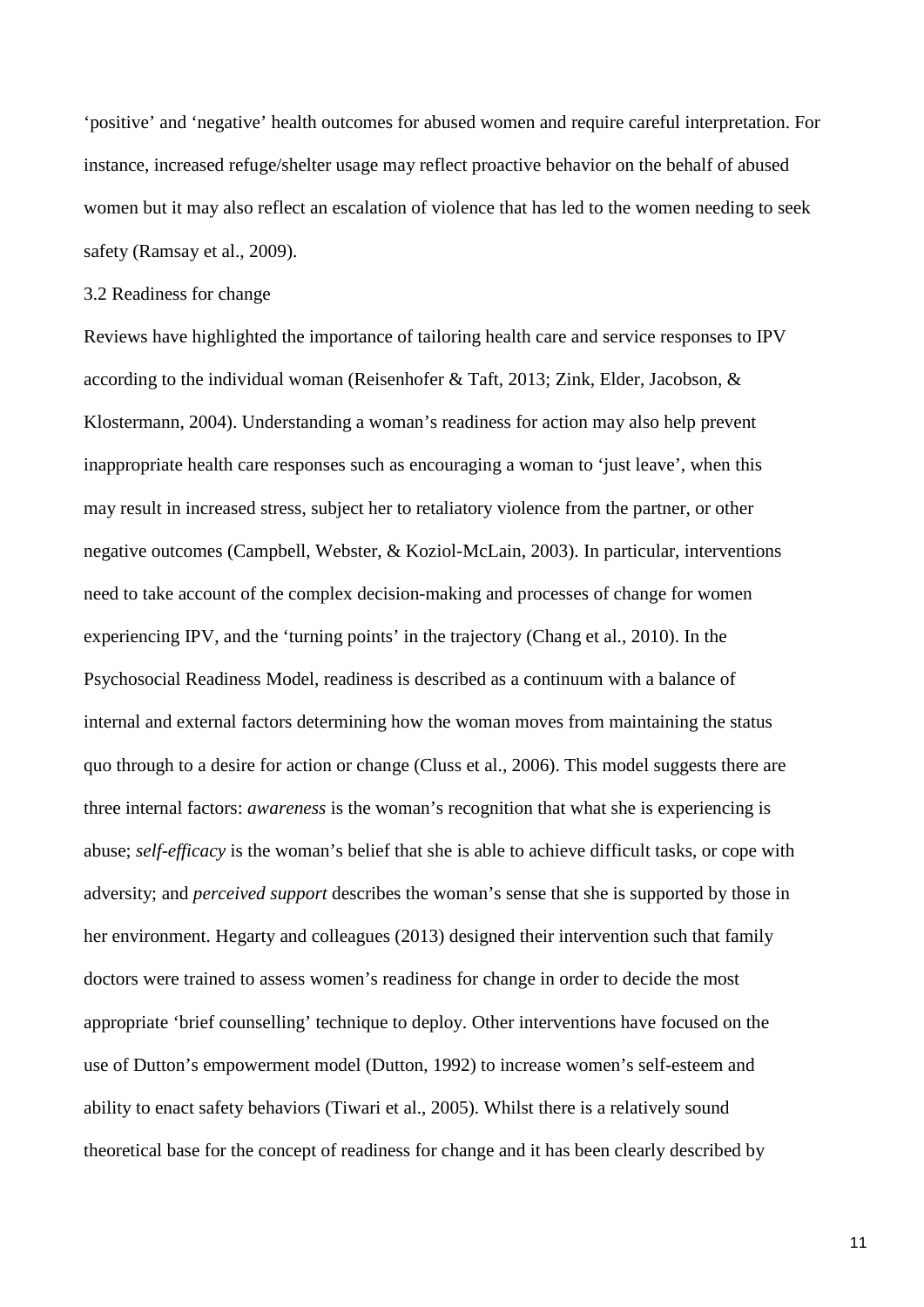women in qualitative studies, measuring it has proved challenging. The Domestic Violence Survivor Assessment (Dienemann, Campbell, Landenburger, & Curry, 2002) describes the cumulative process of women's decision-making across the IPV trajectory. However, generally there is a paucity of validated tools for applying in trials. The inclusion of women who have left their partners in some intervention trials complicates this outcome even further. Therefore, including readiness to change among main trial outcomes may be problematic. Baseline levels of variables like readiness for change could be used for stratification in randomisation (Ramsay et al., 2009). This is important because characteristics of survivors (e.g. those still in relationships versus those who are not) and the context (e.g. nature of IPV, cultural factors) can influence how intervention works.

## 3.3 Social support

Social support from both informal and formal sources improves abused women's mental health (Coker et al., 2002), willingness and ability to seek help and their subsequent capacity to remain safe (Liang, Goodman, Tummala-Narra, & Weintraub, 2005). Beeble and colleagues explored the complex role of social support, using the Adult Social Support Questionnaire (Bogat, Chin, Sabbath, & Schwartz, 1983), on women's wellbeing and found evidence of main, mediating, and moderating effects of social support (Beeble, Bybee, Sullivan, & Adams, 2009). They reported a positive association between social support and quality of life, and a negative association with depression; and social support partially explained the effect of baseline levels of and subsequent changes in physical abuse on quality of life and depression over time. The buffering effects of social support were strongest at lower levels of abuse. Thus, influencing abused women's perception (Cluss et al., 2006) and experience of support would appear to be a worthwhile intermediate outcome of a health care intervention (Hegarty et al., 2013; Taft et al., 2011; Tiwari et al., 2010; Tiwari, Yuk, et al., 2012), whilst also being a desirable long-term endpoint.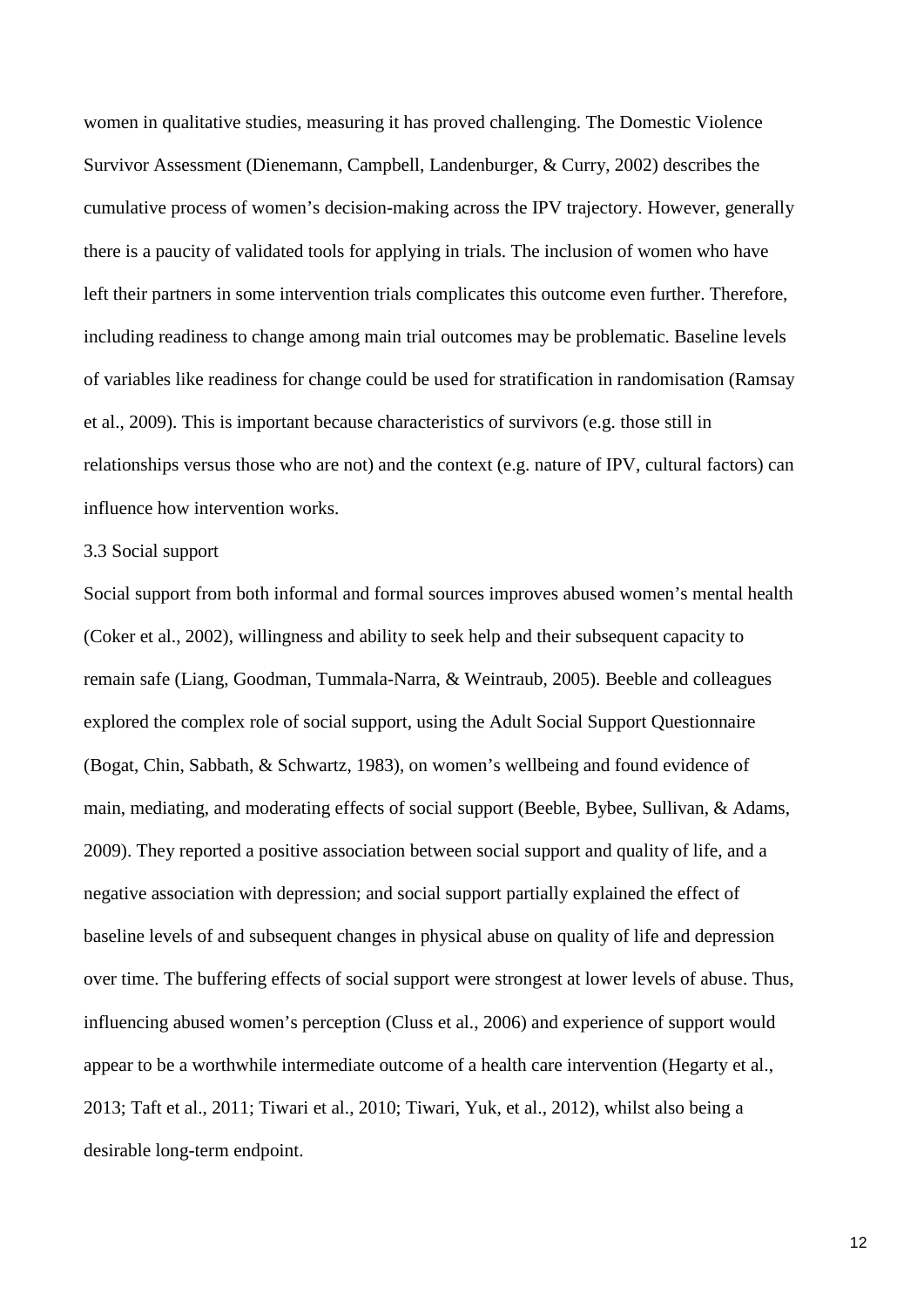Although the measurement of social support is less problematic than safety or readiness for change, it is not usually measured in IPV trials. Being a generic variable, the choice of measurement tools far exceeds that seen for outcomes that are specific to IPV. Instruments for assessing social support have mainly focused on informal social support. Sullivan et al. (2002; 1992) assessed social support using the Adults Social Support Questionnaire. The Interpersonal Support Evaluation List (Cohen & Williamson, 1988) was used in a number of studies (Constantino, Kim, & Crane, 2005; Mancoske, Standifer, & Cauley, 1994; Suvak, Taft, Goodman, & Dutton, 2013) including as a secondary outcome in Tiwari and colleagues' (2010) trial of a 12-week advocacy intervention comprising empowerment and telephone social support. Formal support by health care professionals has been hypothesized to be instrumental in achieving wellbeing for women (Hegarty et al., 2013).The Psychosocial Readiness model posits that perceived support is one of three internal factors which can exert either a positive or a negative influence on women's readiness to change (Cluss et al., 2006). Thus support – both informal by family and friends and formal – could be seen as a key intermediate outcome in the pathway to safety and healing (Beeble et al., 2009). In regards to the potential benefits of IPV interventions for social support in the long-term, one study (from a community setting) observed the emergence of an effect after three years (Bybee & Sullivan, 2005).

3.4 Self-esteem and self-efficacy

Lowered self-esteem is one potential outcome of IPV (Kirkwood, 1993) and thus may be selected as an endpoint for change in the short- or long-term. Also, self-esteem and related constructs (e.g. selfefficacy) may serve as resilience factors and protect women with a history of IPV from negative sequelae such as post-traumatic stress disorder (PTSD) or depression (Bradley, 2005; Reisenhofer & Taft, 2013). Self-efficacy can be described as the 'personal strength' which allows women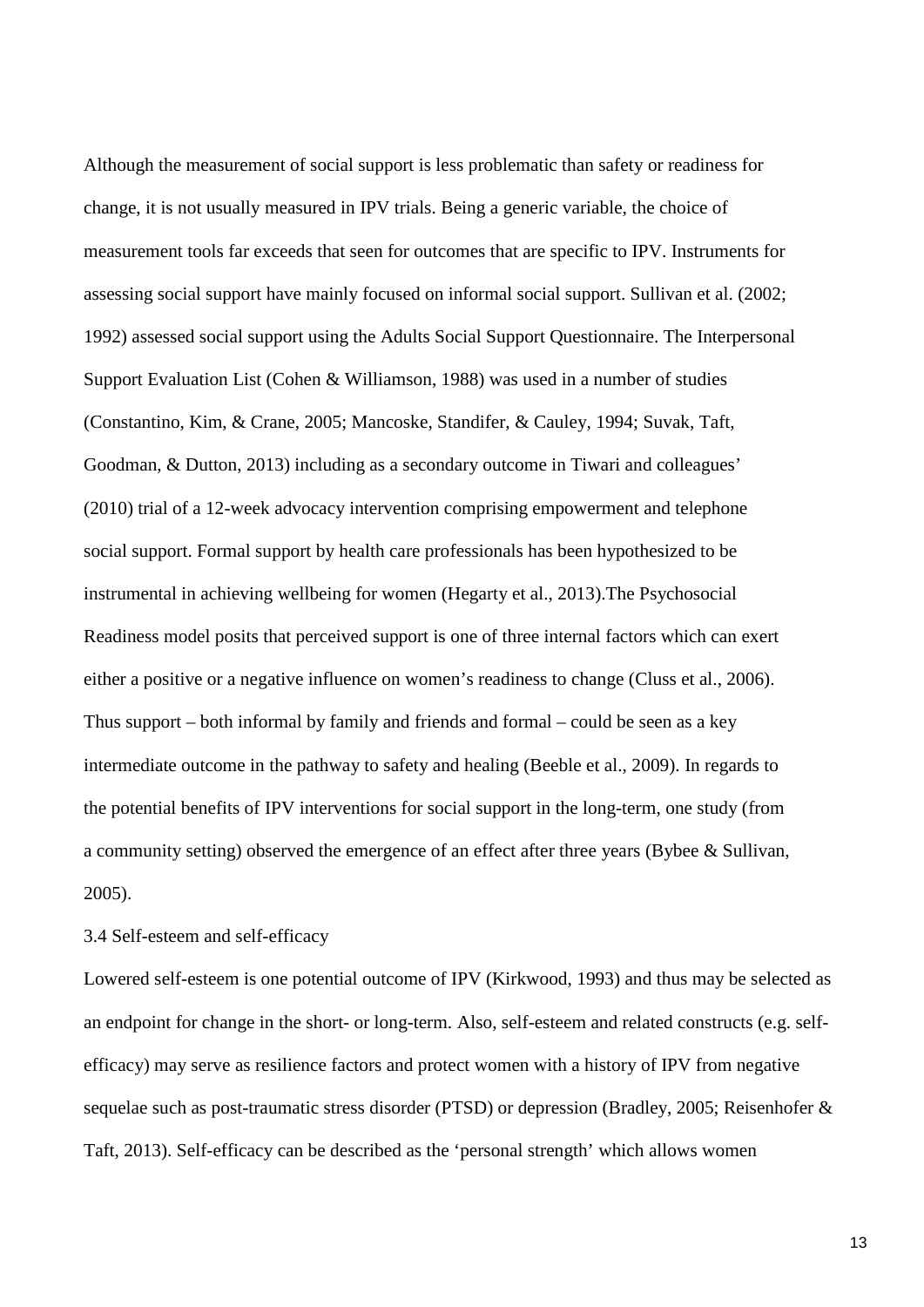experiencing IPV to work towards change (Chang et al., 2006). Thus, these constructs are important as potential moderators (i.e. influencing the strength/direction of relations) between exposure and outcomes. Women with a stronger sense of self-efficacy will be more likely to attempt change and persevere in change-making behaviors in the face of challenge or obstruction. The Rosenberg Self-Esteem Scale (Rosenberg, 1965) was the most frequently used instrument in the trials examined (Arinero & Crespo, 2004; Hegarty et al., 2013; Kubany, Hill, & Owens, 2003; Edward S. Kubany et al., 2004; Labrador, Fernandez-Velasco, & Rincon, 2006). The Index of Self-Esteem (Hudson, 1982) was used in a trial of two types of social work counselling services (Mancoske et al., 1994). The related concept of self-efficacy has been measured using the Generalized Self-Efficacy Scale (Schwarzer & Jerusalem, 1995), Fry's Global and Domain-Specific Efficacy Scale (Fry & Barker, 2002) and the Self-Efficacy Scale (Scherer, 1982) while Sullivan and colleagues developed their own measure (Sullivan, Tan, Basta, Rumptz, & Davidson, 1992).

## **4. Trial endpoints & long-term outcomes**

In this section, we discuss potential primary outcomes in IPV trials. Once the primary outcomes have been selected, the timing of evaluation needs to be specified. Time is all important in regards to trial endpoints, given that some aspects of interventions are best suited to immediate evaluation, whilst other aspects will benefit from evaluation in the medium- to long-term. For example, the review by Taft and colleagues (2013) shows how screening-only trials tend to collect endpoint data on identification and referral rates immediately after an intervention, whilst data on outcomes such as recurrence of violence and women's health and quality of life have the potential to provide valuable information when collected in the medium- to long-term. Of course, what constitutes 'long-term' varies across trials, as does the frequency and number of data collection points. Ramsay and colleagues (2009) defined shortterm follow-up as up to 12 months, medium-term as from12 to 24 months, and long-term follow-up as more than two years Thus, being specific about the number of months at which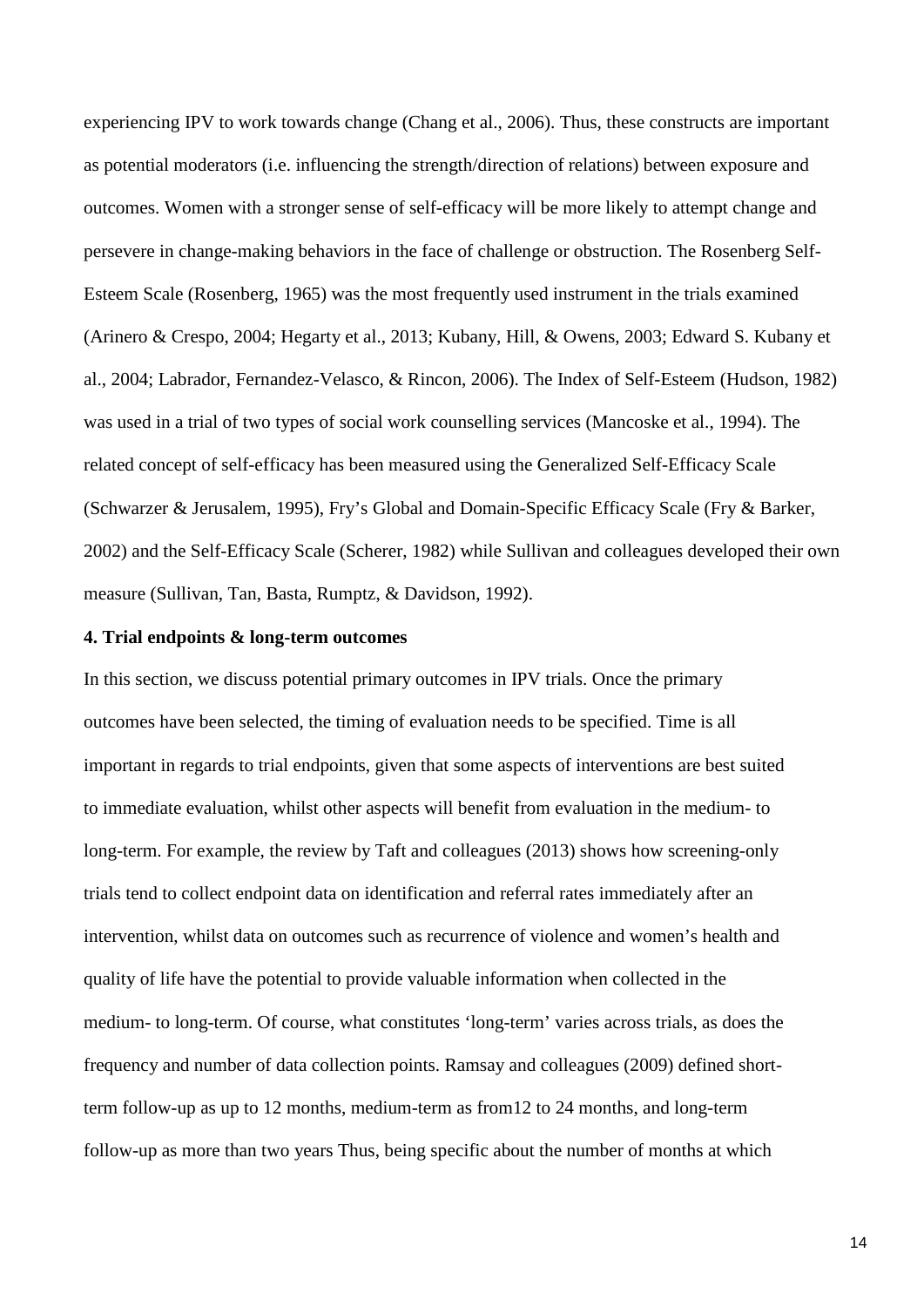final data on primary outcomes are collected, along with whether the anchor for those time points is at baseline, at the beginning of an intervention (if different) or cessation of delivery, is necessary for accurate interpretation. Gathering outcome data in the long-term is essential since some effects are likely to attenuate over time whilst others may not emerge until sometime after an intervention has ended (Ramsay et al., 2009). As another example, Hegarty and colleagues (2013) presented final outcomes at 12 months (after initiation of intervention) and 'long-term' outcomes at 24 months (as yet unpublished).

The implications of the planned approach to administration (e.g. self-completed surveys, telephone, in-person) for the instrument's validity need to be considered. Furthermore, decisions about administration need to be made in the context of the potential risks to the safety and wellbeing of participants posed by the data collection process (Valpied and colleagues, this issue). This is particularly relevant when conducting a long-term evaluation, where the benefits of minimizing attrition rates need to be weighed against potential risks of retention. Harm is further discussed in Section 5. As set out in Figure 1, the outcomes of greatest interest as trial endpoints and in the long-term for decision-making about interventions in this field include violence, mental and physical health, quality of life and outcomes related to parenting and children.

## 4.1 Intimate partner violence

Many interventions with survivors of IPV aim to prevent further exposure to violence in the long term, as well as to improve health and quality of life outcomes as we discuss below. With the exception of screening trials (O'Doherty et al., 2014), the majority of intervention trials measure violence, increasingly treating it as a secondary outcome, also discussed below. The Conflict Tactics Scales (CTS and CTS-R) have been widely used to measure IPV in trials (Bair-Merritt et al., 2010; Kiely, El-Mohandes, El-Khorazaty, & Gantz, 2010; Tiwari et al., 2010; Tiwari et al., 2005; Zlotnick,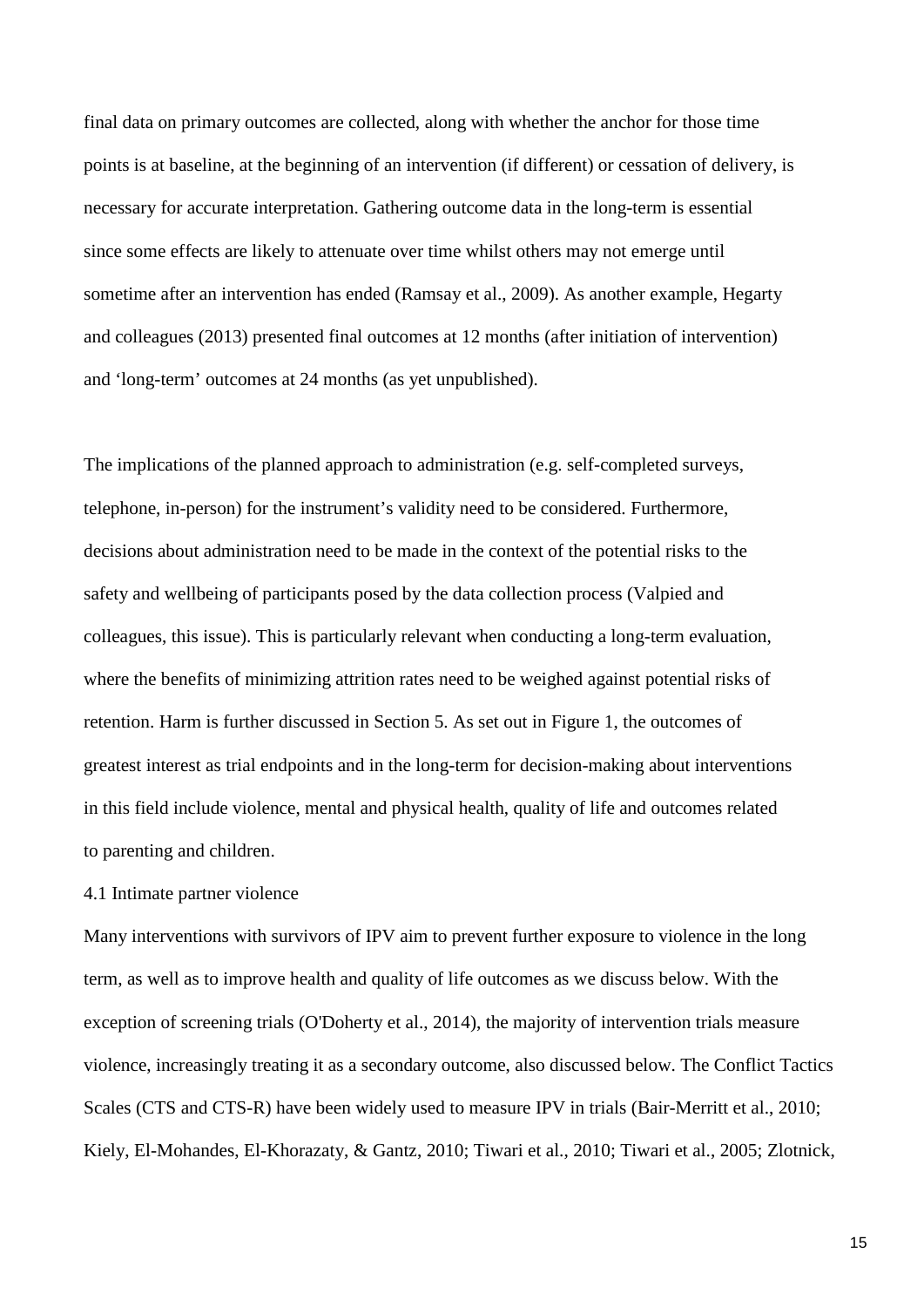Capezza, & Parker, 2011) particularly in the USA, where the scales were developed. In other parts of the world, the Composite Abuse Scale (CAS) (Hegarty, Bush, & Sheehan, 2005) is increasingly used to measure violence. The CAS was selected as the criterion standard in an investigation of IPV prevalence and screening performance (Wathen, Jamieson, & MacMillan, 2008) and was the violence outcome measure in the two trials that evaluated screening interventions (Koziol-McLain et al., 2010; MacMillan et al., 2009). The CAS was one of two primary outcomes in Taft et al.'s (2009) Australian advocacy trial of 'mentor mothers,' and was a secondary outcome measure for the WEAVE (Hegarty et al., 2013) and PATH (Brierley et al., 2013) trials. The Partner Abuse Scale, an adaptation of the Index of Spouse Abuse, was selected as the measure in a trial of primary care-based counselling (Gillum et al., 2009). A related measure is the Danger Assessment Scale (Campbell, 1986; Campbell, 1995), which assesses severity and frequency of IPV by presenting the woman with a calendar of the past year and uses a weighted scoring system to count yes/no responses of risk factors associated with intimate partner homicide. In combination with the Severity of Violence Against Women Scale, it was used by McFarlane and colleagues in 2006 in their comparison of advocacy-based safety-promoting nurse case management with a referral card that listed a safety plan and IPV services for abused women. For a review of tools used to measure IPV, see Feder and colleagues (2009) and the CDC Compendium (Thompson, Basile, Hertz, & Sitterle, 2006).

It is not so much the range of possible tools in use as the varied follow-up periods and inconsistent reporting of data that presents the greatest difficulties in pooling violence outcomes s across trials. In Jahanfar and colleagues' (2013) review, prevention of violence during and up to one year after pregnancy and a reduction of episodes of violence were selected as primary outcomes. Their analysis was limited by there being only one trial (Kiely et al., 2010) that reported episodes of IPV during pregnancy. Further, while four trials (Curry, Durham, Bullock, Bloom, & Davis, 2006; Kiely et al., 2010; Tiwari et al., 2005; Zlotnick et al., 2011) reported some data on IPV in the early postpartum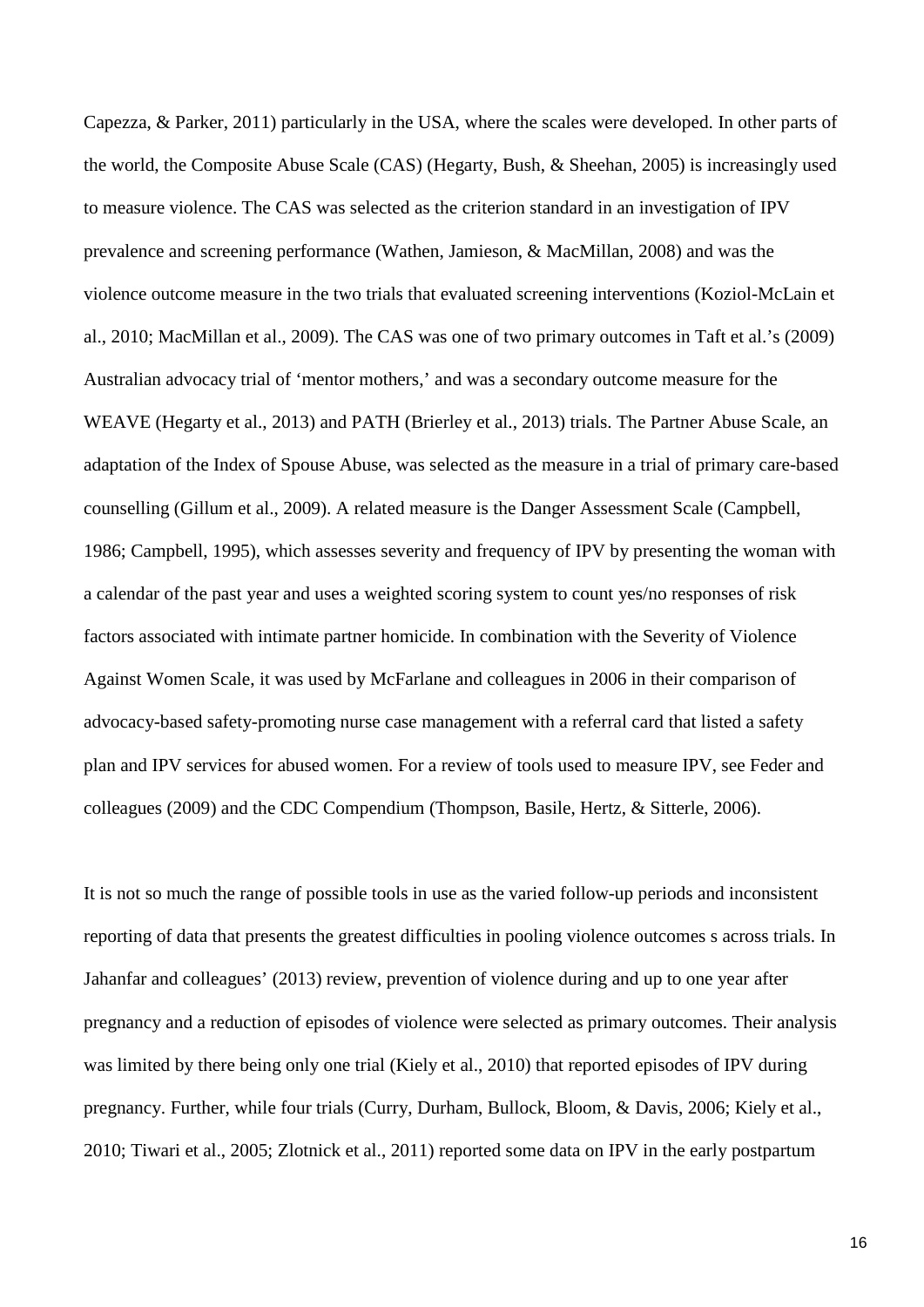period (up to three months), results from each were reported differently e.g. while both Tiwari and colleagues (2005) and Zlotnick and colleagues (2011) reported scores on the CTS in the postnatal period, the latter trial reported overall scores whereas the former reported scores for separate dimensions. Other problems included trials reporting means without standard deviations and insufficient information to allow imputation of values. These are issues that apply across the gamut of outcomes and highlight the importance of comprehensive reporting of results, planning optimal follow-up schedules and familiarizing with approaches used in other similar trials.

But when is it reasonable to expect to observe a reduction in violence outcomes following intervention? For example, is one-year follow-up sufficient to capture an effect on violence? In distinguishing short- and long-term outcomes, Sullivan (1997) cautioned against hypothesizing that interventions targeting women will necessarily decrease violence in their lives. The use of IPV recurrence as a primary outcome can be problematic in the short-term on the basis that women have no control over the violence (Feder et al., 2009). Nevertheless, if a program or intervention aims to prevent further violence, proxy outcomes like safety planning are insufficient evidence of effectiveness. Another pitfall in judging a program's effect on violence is the spontaneous reduction in violence over time in a proportion of participants. Women often experience reduction in violence (and improvement in health) after they leave IPV programs even without a specific intervention (Sutherland, Bybee, & Sullivan, 1998). The same holds for women who experience IPV during pregnancy (Parker et al., 1999). McFarlane and colleagues (2006) reported that women in both arms of their trial experienced improvement on all outcomes, including threats, assaults, homicide risk and harassment at work. Finally, in relation to measuring violence outcomes, current measures may not accurately measure specific types of abuse or frequency. Evans and colleagues conducted cognitive interviews with survivors of IPV after they completed the CAS. Other than distinguishing women who have and have not experienced abuse in the follow-up period, they found variations in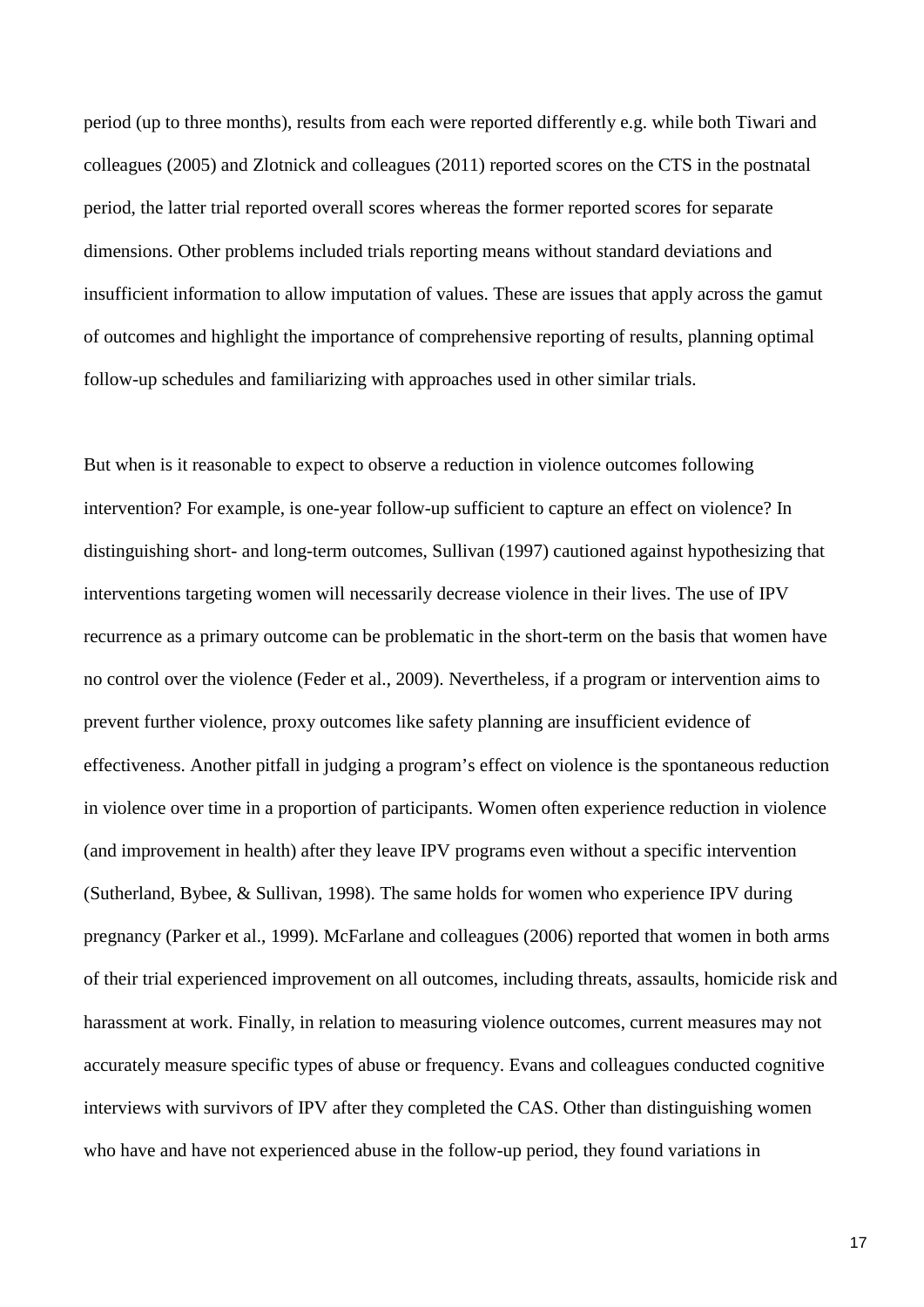interpretation and responses, which complicate its use as an outcome measure in trials. Other violence measures are likely to be equally problematic (Evans, Howarth, Gregory, Hegarty, & Feder, In Press)

## 4.2 Evaluation of mental health

The link between women's experiences of IPV and their mental health is well-established (Coid et al., 2006; Trevillion, Oram, Feder, & Howard, 2012). Consequently mental health has been a cornerstone of evaluation when it comes to IPV interventions in health care settings and there is an expectation that psychological interventions will deliver clinically meaningful improvements in mental health outcomes (Taft & Hegarty, 2010). When using general terms such as "depression" or "anxiety", it is important to be explicit as to whether the outcome being measured is a disorder or symptom (e.g. major depressive disorder versus depressive symptoms). Disorders are less common than symptoms, and a much larger sample is required to show a reduction in the former versus the latter. Furthermore, it is much more challenging for an intervention to have an effect on reducing incidence or prevalence of disorders versus symptoms. For these reasons, inclusion of mental health outcomes in IPV intervention research generally involves measurement of symptoms rather than disorders. However, this creates a dilemma in identifying a clinically important change in symptoms. Especially with large samples, a statistically significant change may occur, but that does not necessarily mean that the change is clinically important. It is essential that a clinically important change is specified *a priori*.

Depressive symptoms are one of the most commonly measured types of mental health problems in IPV intervention research, included as a primary or secondary outcomes across a number of the trials cited in this article (Hegarty et al., 2013; Koopman et al., 2005; Labrador et al., 2006; MacMillan et al., 2009; Tiwari et al., 2010; Tiwari et al., 2005). The Beck Depression Inventory (Beck, Steer, &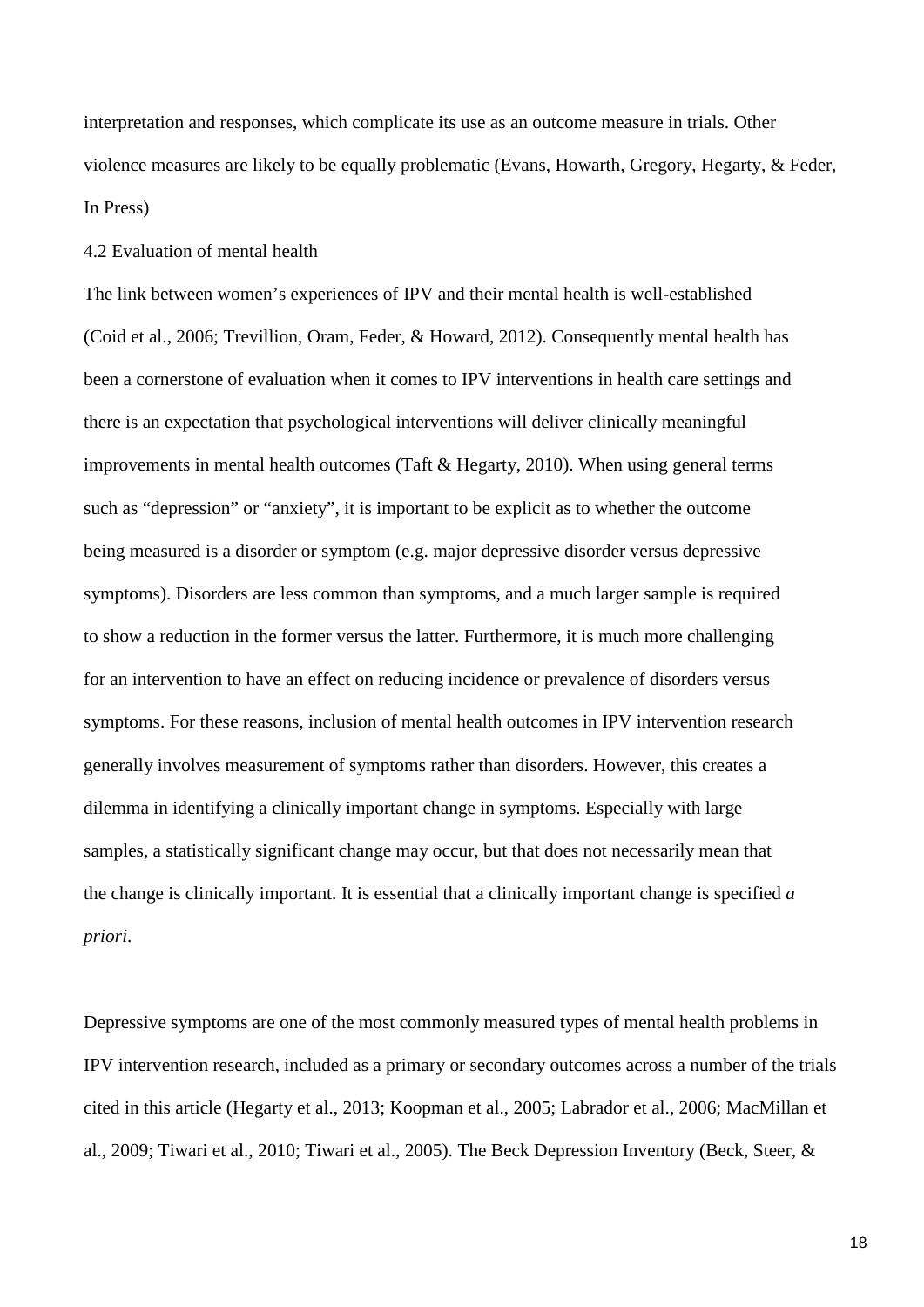Garbin, 1988) and Center for Epidemiologic Studies-Depression Scale (Radloff, 1977),

recommended for use in IPV trials (Sullivan, 1997), have been the most frequently used tools. Tiwari et al. (2005) used the Edinburgh Post-natal Depression Scale (EPDS) (Cox, Holden, & Sagovsky, 1987) with their sample of pregnant women. Taft et al. (2011) also used the EPDS as it has been validated outside the postnatal period (Thorpe, 1993). Patient Health Questionnaire (PHQ-9) is another tool, currently being used in the PATH trial to measure depression severity at one-year. Despite the number of trials that have measured depressive symptoms, Jahanfar and colleagues (2013) found that there was little information on depression (and stress) in pregnancy and the postnatal period, selected as secondary outcomes in their review of interventions in pregnancy.

As one of the most common mental health sequelae of IPV (Trevillion et al., 2012), it is not surprising that post-traumatic stress disorder (PTSD) is frequently assessed in trials. Some IPV interventions even specifically targeted PTSD (Arinero & Crespo, 2004; Edward S. Kubany et al., 2004; Labrador et al., 2006). The Clinician-administered PTSD Scale (CAPS) (Blake et al., 1990) has been used across a number of trials (Kubany et al., 2004; Resick et al., 2008), and consists of a structured interview for assessing the symptoms of PTSD according to criteria in DSM-IV. Resick and colleagues also used the Post-traumatic Diagnostic Scale (Foa, Cashman, Jaycox, & Perry, 1997) while evaluation of Kubany and colleagues' cognitive therapy-based interventions for survivors with PTSD also included the Distressing Event Questionnaire (Kubany, Leisen, Kaplan, & Kelly, 2000).

In selecting mental health measures, it is worth considering tools that combine variables, such as the Hospital Anxiety and Depression Scale (Zigmond & Snaith, 1983) used by Hegarty and colleagues (2013) and Depression Anxiety Stress Scales (Lovibond, Roznowski, & Necowitz, 1993). The Brief Symptom Inventory (BSI) (Derogatis & Spencer, 1982) has been used to assess depression (Gilbert et al., 2006) and distress (Constantino et al., 2005). Distress has also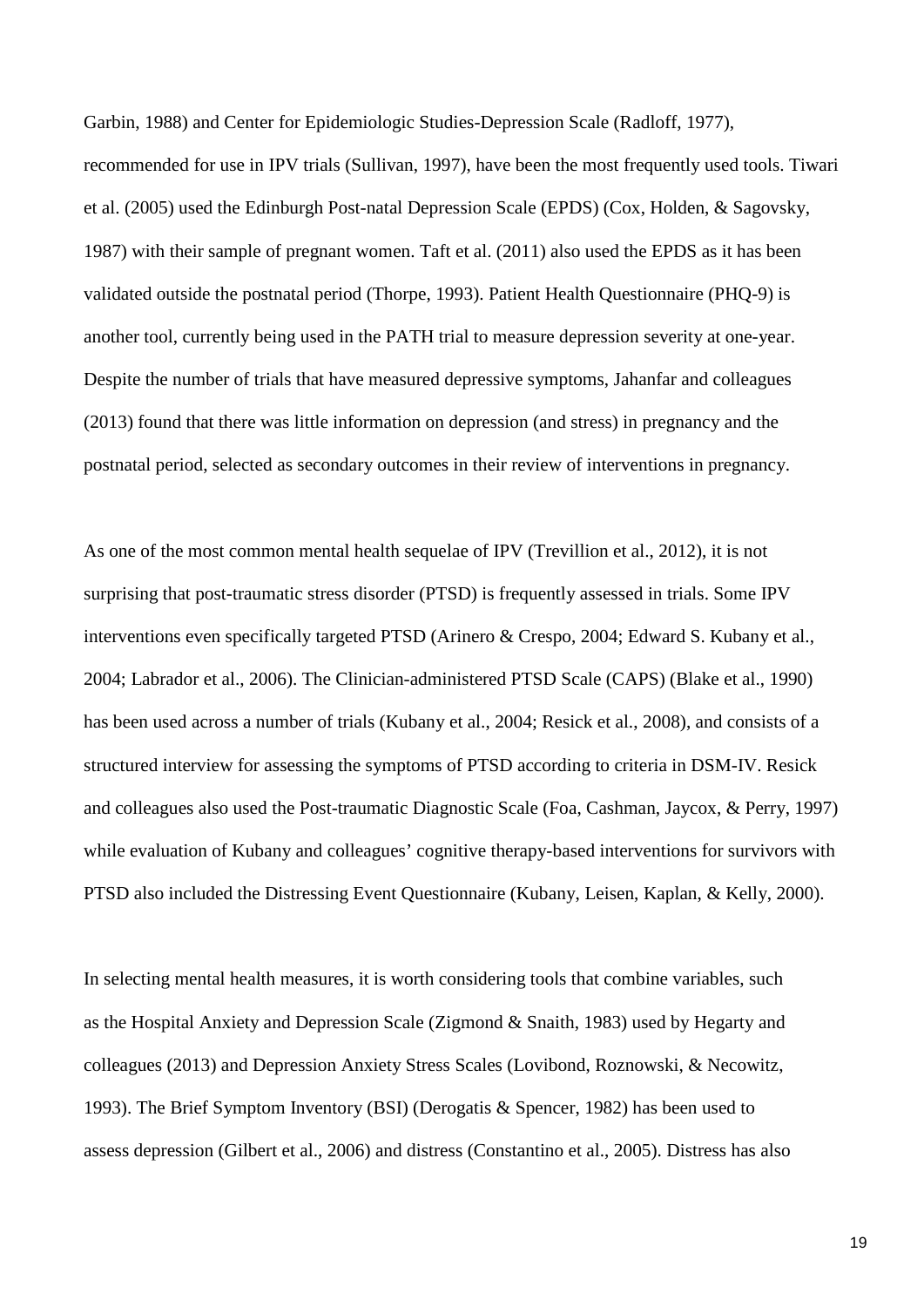been measured using the SCL-90-R (Hyman, 2001; Jouriles et al., 2009), which asks respondents to indicate how much they have been bothered by symptoms of fear, anxiety, depression, and somatic complaints in the past week. One intervention effect pathway is that reducing violence leads to improved mental health and wellbeing. However, interventions benefit women in various ways depending on characteristics of the participants (e.g. survivors only, women using drugs/alcohol or those with PTSD) and the intervention itself. Thus, IPV reduction does not necessarily precede improvements to mental health. An intervention aimed at enhancing perceptions of the self may also influence the breadth of women's thought-action repertoires, thereby affecting their ability to mobilize protective resources and supports (Fredrickson, 2001). In this sense, improving mental health (e.g. self-efficacy) in the shortterm may be an important part of achieving violence cessation in the longer-term. Further benefits may be realized given the dose-response relationship between IPV and depression (Devries et al., 2013). Therefore, hypothesizing about processes of change helps to inform the selection of secondary as well as primary outcomes, and the length of follow-up.

### 4.3 Physical health

The assessment of physical health outcome was observed in a small number of trials. One trial evaluated a psychological intervention of expressive writing versus neutral writing on bodily pain (Koopman et al., 2005) based on the pain scale of the Short-Form (SF)-36 (Ware & Sherbourne, 1992). Taft et al. (2009) measured general health status, again using the SF-36; Hegarty and colleagues used the physical scale on the (briefer) SF-12. Gillum et al.'s (2009) pilot study assessed chronic pain and fatigue. It is worth considering that, despite the detrimental impact of IPV on physical wellbeing (Campbell, 2002), changes in physical health outcomes may not be discernible in the short-term and will depend on the conditions examined. Further, a tool such as the SF-36 may not be sufficiently sensitive to detect changes in the kinds of health problems that affect abused women.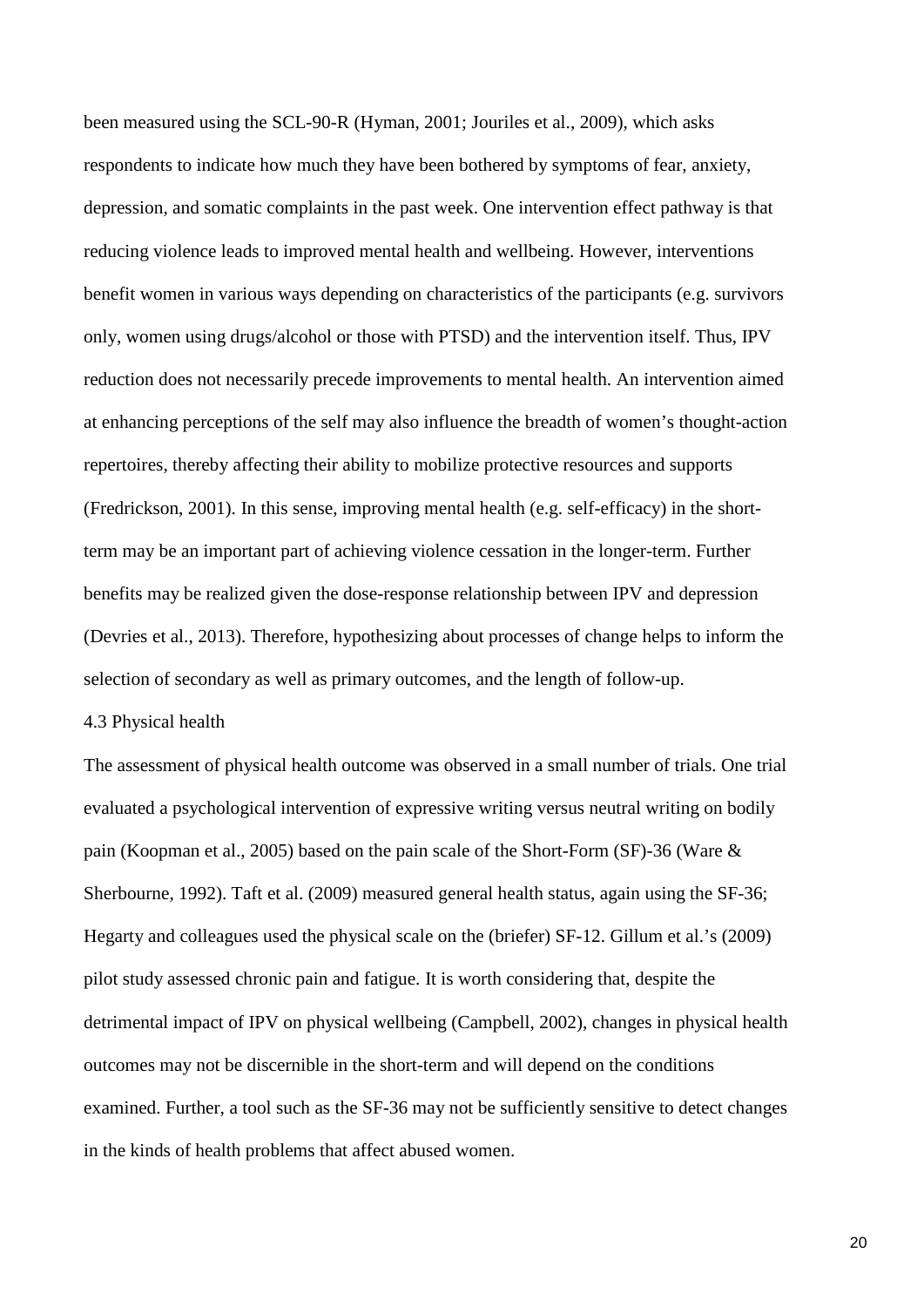### 4.4 Quality of life

With the exception of screening trials, quality of life is increasingly selected as either a primary or secondary outcome in trials aimed at partner violence (Ramsay et al., 2009; Taft et al., 2013). For example, it was selected as the primary outcome in Klevens and colleagues (2012) trial. It may be regarded as the most woman-centered of the outcomes, and may be responsive to changes in health care, but there is still controversy regarding how best to construct reliable measures that accurately reflect what people value. Numerous trials have adopted some variation or adaptation of the SF-12/36, which focus on physical and mental health, to measure life quality (Brierley et al., 2013; Cripe et al., 2010; Falb et al., 2014; Klevens et al., 2012; Tiwari et al., 2010; Tiwari et al., 2005). Whether health-focused tools effectively tap into what women exposed to violence consider important to their quality of life has been questioned, with another portion of trials operationalizing quality of life more broadly. The WHOQOL-Bref has been the tool of choice in most of these trials, with some including all four of the tool's dimensions (environmental; psychological; social; physical) (Hegarty et al., 2013; Krishnan, Subbiah, Chandra, & Srinivasan, 2012) and others opting to evaluate an intervention based on one subscale only (e.g. MacMillan and colleagues (2009) selected the psychological subscale). This is an outcome where there is relative consistency in the measures being adopted. Therefore, in selecting effect measures, what trialists need to decide upon is the definition of quality of life most appropriate to their intervention, what the intervention aims to improve and what constitutes a meaningful change.

4.5 Parenting and child related outcomes

A meta-analysis of abused women's expectations of health care providers identified that abused women want their children's needs to be taken into account (Feder, Hutson, Ramsay, & Taket, 2006). Another trial reported that parenting issues and children's educational needs were of greater concern than problems in their abusive relationships (Tiwari et al., 2010). The authors suggested that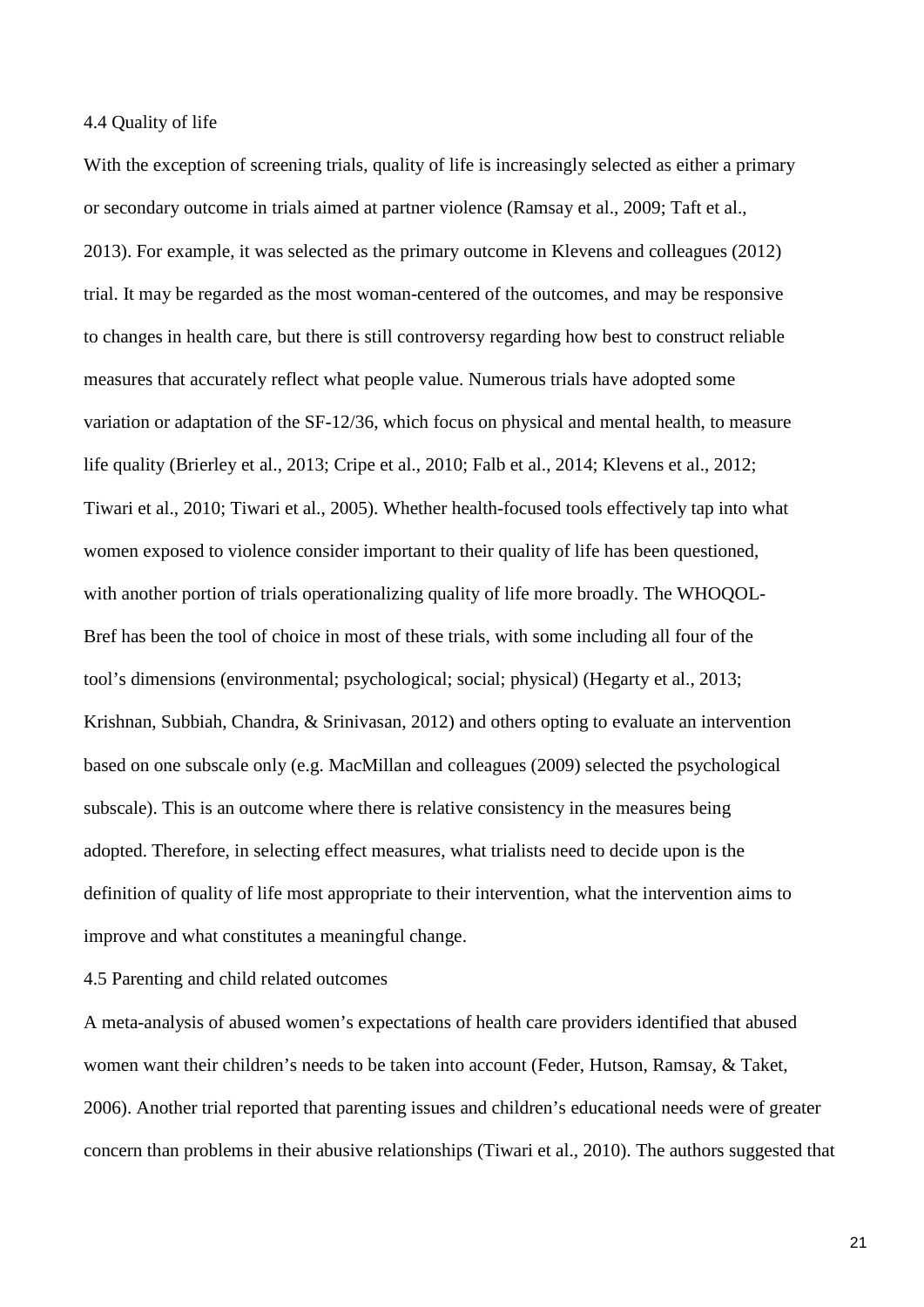the women were framing their relationship issues in the context of raising children. Meaningful outcomes might therefore include women feeling that they are parenting more effectively and that their children's health and wellbeing are improved (A. Taft & Hegarty, 2010). If interventions aim to improve outcomes for children, as well as adult survivors of IPV, they need measures of children's health, behavior and wellbeing. Feder and colleagues (2009) identified four trials of interventions aimed at children (that also included the mother) (Jouriles et al., 2001; Lieberman, Ghosh Ippen, & Van Horn, 2006; McFarlane, Groff, O'Brien, & Watson, 2005; Sullivan, Bybee, & Allen, 2002). The Child Behavior Checklist (CBCL) (Achenbach, 1991) has been used most frequently across these and other trials to assess children's behavior. It is based on mothers' reports of target children's behavior problems. Jouriles et al. (2001) used it to evaluate conduct problems and parenting skills following an intervention that taught mothers child management skills and provided them with support. In a 2009 replication, observation was replaced by the Parenting Dimensions Inventory (Power, 1993) to capture the impact of intervention on parenting and the Eyberg Child Behavior Inventory (Eyberg & Ross, 1978) was added (Ernest N. Jouriles et al., 2009). Sullivan and colleagues' (2002) trial reported on children's scores on self-competence and witnessing of IPV. Another study examined the effectiveness of child-parent psychotherapy compared to case management plus referrals based on children's PTSD symptoms and behavior problems at 6 months (Lieberman et al., 2006). A trial of a child-plus-mother intervention (Graham-Bermann, Lynch, Banyard, Devoe, & Halabu, 2007) used the CBCL and the Attitudes about Family Violence Scale (Graham-Bermann, 1994). In MOSAIC, Taft and colleagues (2011) assessed the mother-child relationship using the Parenting Stress Index Short Form-attachment subscale (Abidin, 1995).

Parenting measures can also function as intermediate outcomes (Taft & Hegarty, 2010). There are major differences between the assessment of parenting by someone other than the parent (e.g. use of an observational measure) versus the measurement of a woman's perceptions of her parenting.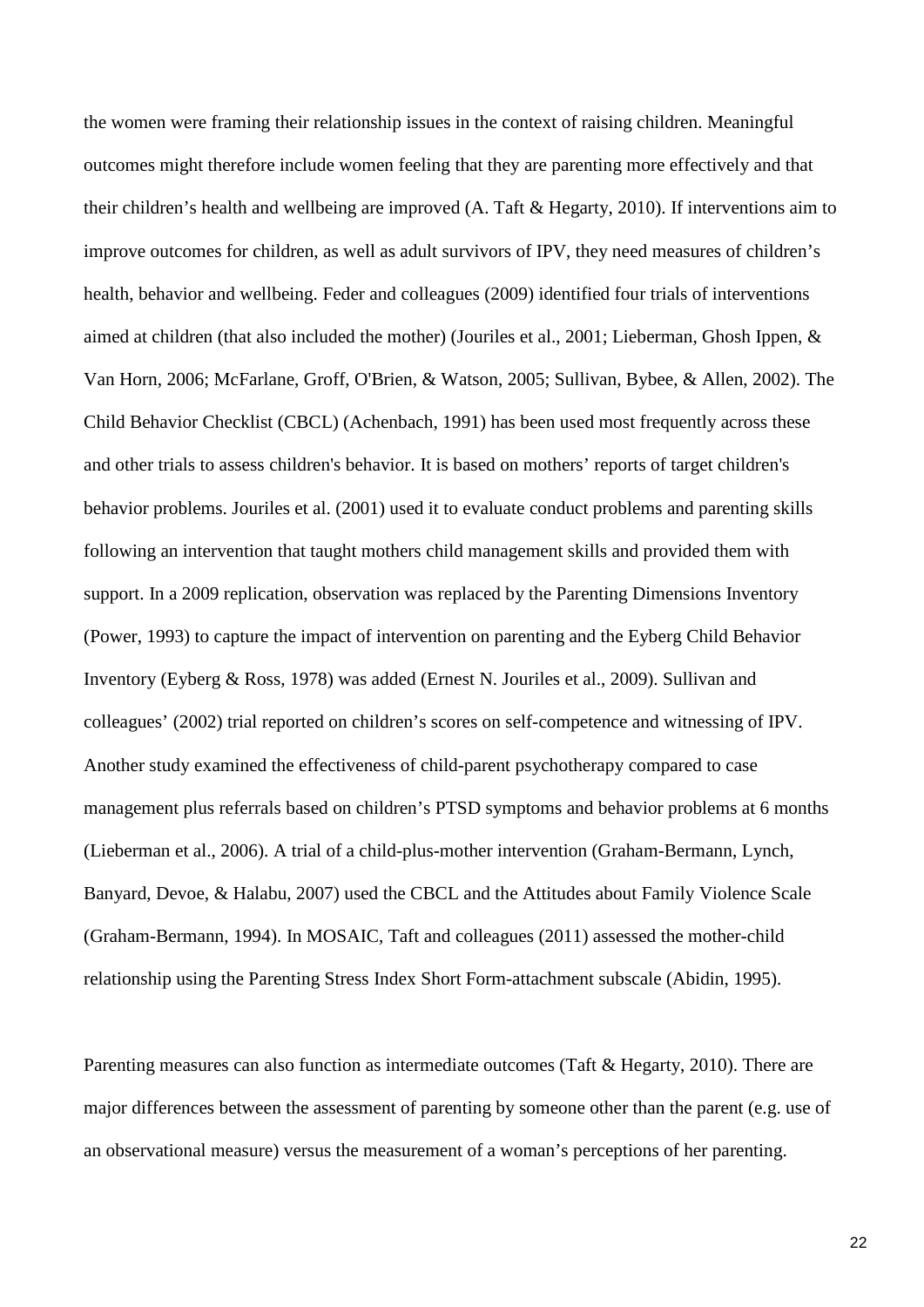Generally the latter are considered more subject to bias and less accurate. There is a wide range of tools available and child outcomes are increasingly included in trials; however, more understanding about what outcomes women want for themselves and their children from programs that include screening or other health care interventions is needed (Feder et al., 2009). For interventions to reduce/prevent IPV in antenatal settings, Jahanfar and colleagues (2013) found little information on outcomes for babies with just one (Kiely et al., 2010) out of nine included trials reporting on birthweight and preterm birth.

#### **5. Process evaluation**

Aside from collecting data on intermediate outcomes and the trial endpoints to comprehensively test hypotheses, gathering quantitative information around implementation of interventions (e.g. uptake rates) in combination with qualitative information (e.g. interviewing participants to assess barriers and facilitators to uptake and adherence of an intervention) is essential, but relatively unusual in published trials (O'Doherty et al., 2014). This type of 'process evaluation' helps to distinguish between a failure of the intervention concept or theory, and what has been referred to as an implementation failure (Oakley, Strange, Bonell, Allen, & Stephenson, 2006). Collecting data related to implementation should be relatively straightforward once planned effectively at the outset. It may involve gaining the agreement of government, clinic administrative staff or clinician participants to record certain pieces of information (e.g. numbers attending; duration of sessions), the use of surveys for participants and/or audits of medical records. Using a mixed-method approach, during and at the conclusion of the trial, is likely to generate the richest insights into processes. However, constant attention to avoiding the contamination of outcome data is warranted e.g. ensuring all final data are 'in' before approaching participants regarding process-focused interviews. Building a comprehensive process evaluation into a trial can provide insights that encourage the optimal use of future research funding.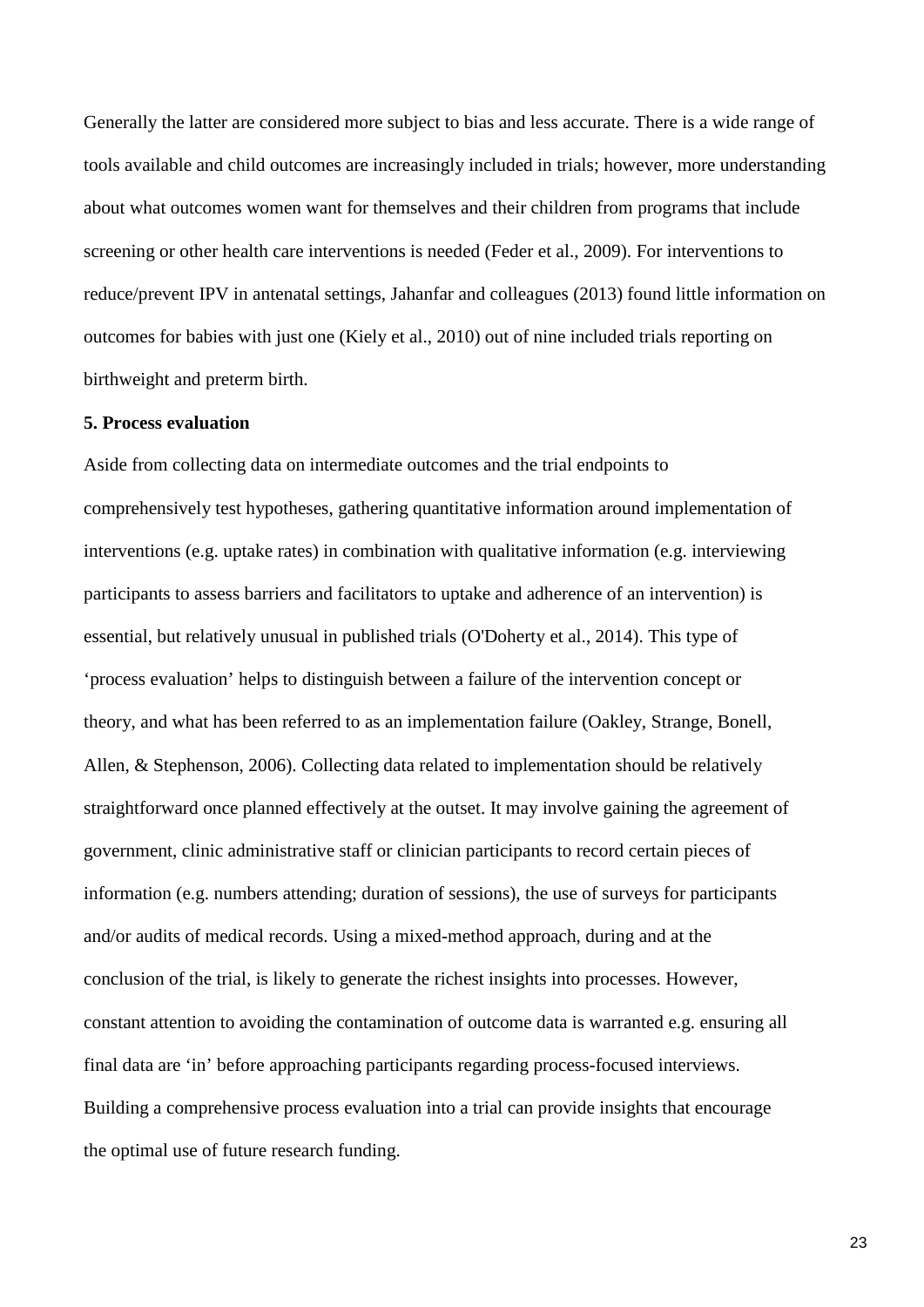### 5.1 Adverse outcomes

Harm and adverse outcomes are important aspects of any IPV trial. In addressing harm within advocacy trials, Ramsay and colleagues (2009) noted that a woman in the control group of McFarlane and colleagues' (2002) trial died by suicide 3 weeks into the trial. A woman in the intervention arm of Sullivan and colleagues (1992) was murdered by her partner. These clearly are adverse events that need to be understood in the context of the lives of the people who agree to participate in this kind of research. Data monitoring committees can facilitate discussing these rare and tragic events over the course of the trial. Though rarely reported (Ramsay et al., 2009), one approach to assessing harm is to monitor the intervention group for reduced benefit compared to the control group – e.g. increased bodily pain among women in the intervention has been observed (Koopman et al., 2005; Tiwari et al., 2005). However, the deliberate and systematic measurement of harm and adverse events in any type of IPV intervention trial is very rare, possibly due to the paucity of approaches/measures (see Valpied et al., this issue). The assessment of harm within trials needs to be extended beyond merely monitoring the differences in outcomes between groups. In the screening trial by MacMillan and colleagues (2009), the Consequences of Screening Trial (COST) instrument was developed following a comprehensive search and consultation with experts which revealed no approach to measuring harm of intervention within the violence field, or the field of health care interventions generally. The COST had undergone only preliminary testing at the time it was used in the trial by MacMillan and colleagues. A modified version was used in the WEAVE trial by Hegarty and colleagues (reported by Valpied et al. in this issue) and the MOVE trial (Taft et al., 2012). Such an approach enables assessment of the impact of participating in the research (e.g. response burden, re-traumatization, stigmatization, confidentiality breaches, impact of judgments by health providers, consequences of partner being alerted to women's involvement in trial) as well as adverse effects associated with receiving the intervention.

## **Recommendations and conclusions**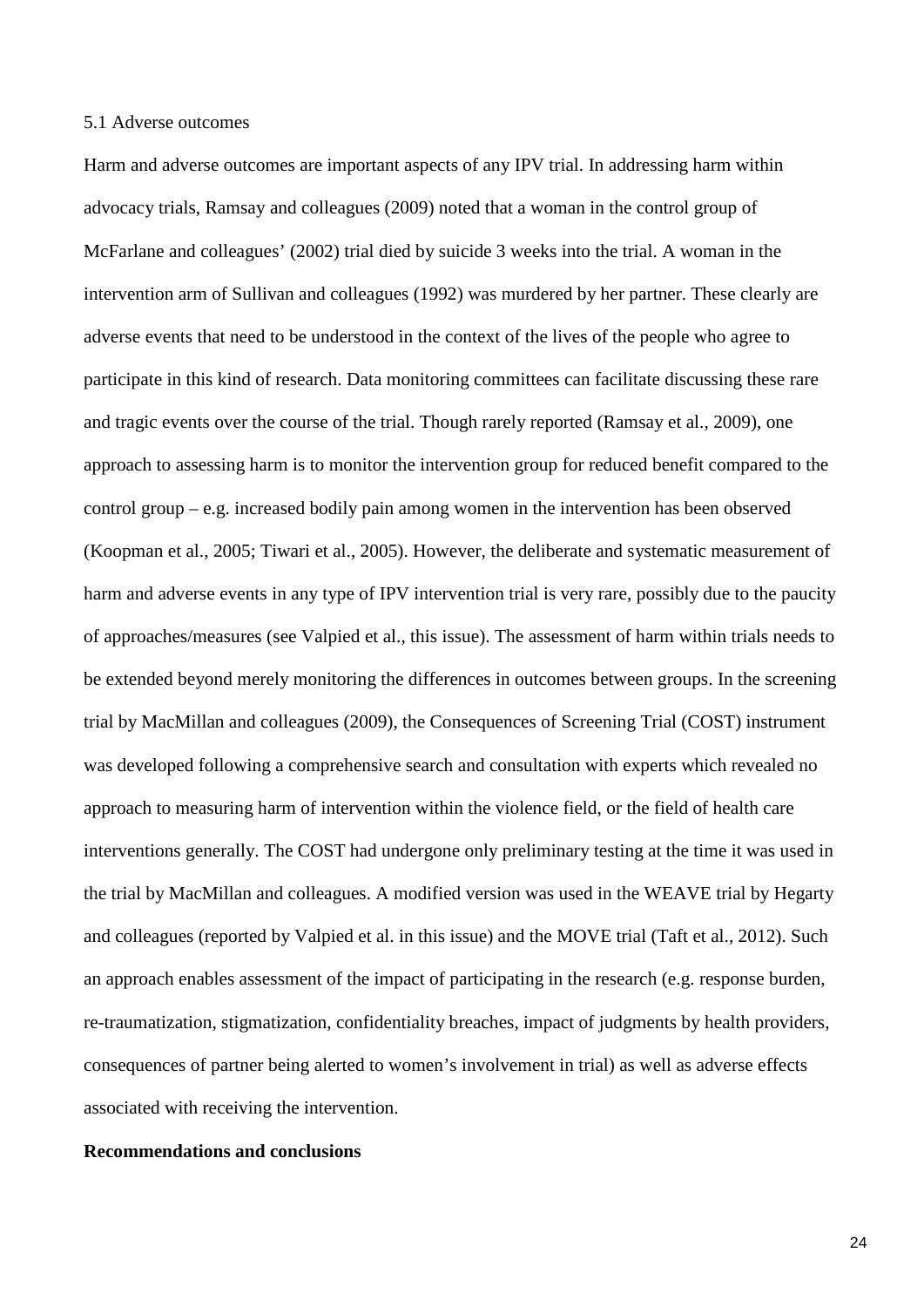- 1. In designing an evaluation framework for an IPV trial in health care settings, specify the hypothesized process by which intervention will affect the outcomes (a causal pathway). Next, identify the main outcomes (or those that are relevant to the target population, integral to clinical decision-making and can inform health policy). Select up to three as primary outcomes and others can be listed as secondary outcomes.
- 2. Specify (and justify) *a priori* clinically important change in primary outcome(s). This will drive your sample size.
- 3. Include measures for exploring the causal pathway, such as safety and readiness for change. These intermediate variables can also be included as secondary outcomes. Distinguish in as much as possible 'stepping stones' to the final effect(s) and potential confounding variables.
- 4. CONSORT guidelines (Zwarenstein et al., 2008) should inform choice of outcomes. Consider how adherence to these guidelines will affect measurement of outcomes, including approach to administration and blinding.
- 5. Optimize the selection of outcomes by scrutinising measures used in other trials, and determine their validity, relevance, feasibility (cost, response burden, approach administration with particular attention to safeguarding participants) in the context of IPV and with your target population. Each primary outcome, and ideally all secondary outcomes, should be measured with instruments that have established psychometric properties, including reliability and validity. Variables warranting additional psychometric development include safety, readiness for change and harm.
- 6. Specify (and justify) *a priori* the time frame, bearing in mind what is most appropriate to the particular outcomes and intervention at hand as well as the need for long-term outcome data. Also, ensure comprehensive reporting of results by including subscale and total scores, means and standard deviations and sufficient information to allow imputation of values.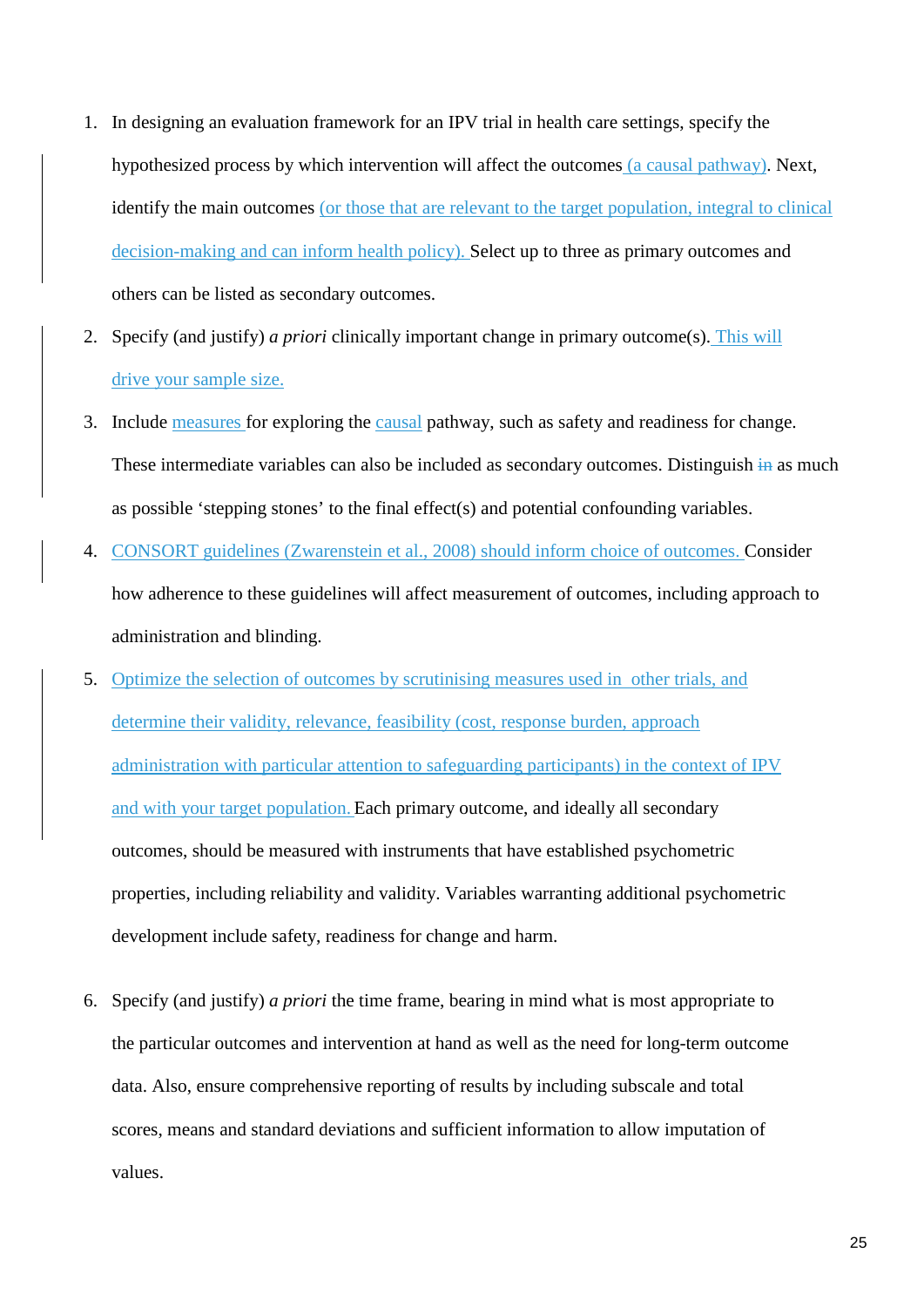- 7. Any instrument for measuring IPV needs to include physical, emotional and sexual abuse. While the measurement of IPV is essential in trials of interventions aimed at reducing IPV, with its cessation being the ultimate goal, it is important to recognize that interventions may not necessarily affect IPV in the short-term. A related matter is the need to consider the implications of instrument selection and the nature of the data generated for legal obligations to report abuse.
- 8. Build process evaluation into the trial from the planning phase, with particular attention to measuring harm engendered by the intervention, and by participation in the trial more generally. This includes adverse events, monitoring outcome levels in intervention versus control without introducing bias, and systematic measurement of harm.
- 9. This type of research presents enormous opportunities for responding to children who have been exposed to IPV and women's parenting needs. Trials need to consider developing a component of intervention for children and assessing interventions using child outcomes.
- 10. Consideration also needs to be given to diversity in desirable outcomes by survivors that may vary by ethnicity and sub-culture. These need to be explored through qualitative research and consultation which need to inform choice of measures.

In conclusion, there remains an urgent need for rigorous trials to determine the effectiveness of IPV interventions in low-, middle- and high-income countries. It is our view that much could be achieved in future IPV trials in respect of outcome selection and measurement to enhance the evidence base on IPV interventions in health care settings. We hope researchers will find this paper a useful resource in designing future trials, as we coordinate our efforts to tackle this major human right violation and global public health problem.

Funding: none

## **References**

Abidin, R. R. (1995). *Parenting Stress Index: Professional Manual* (3rd ed.). Florida: PAR, Inc.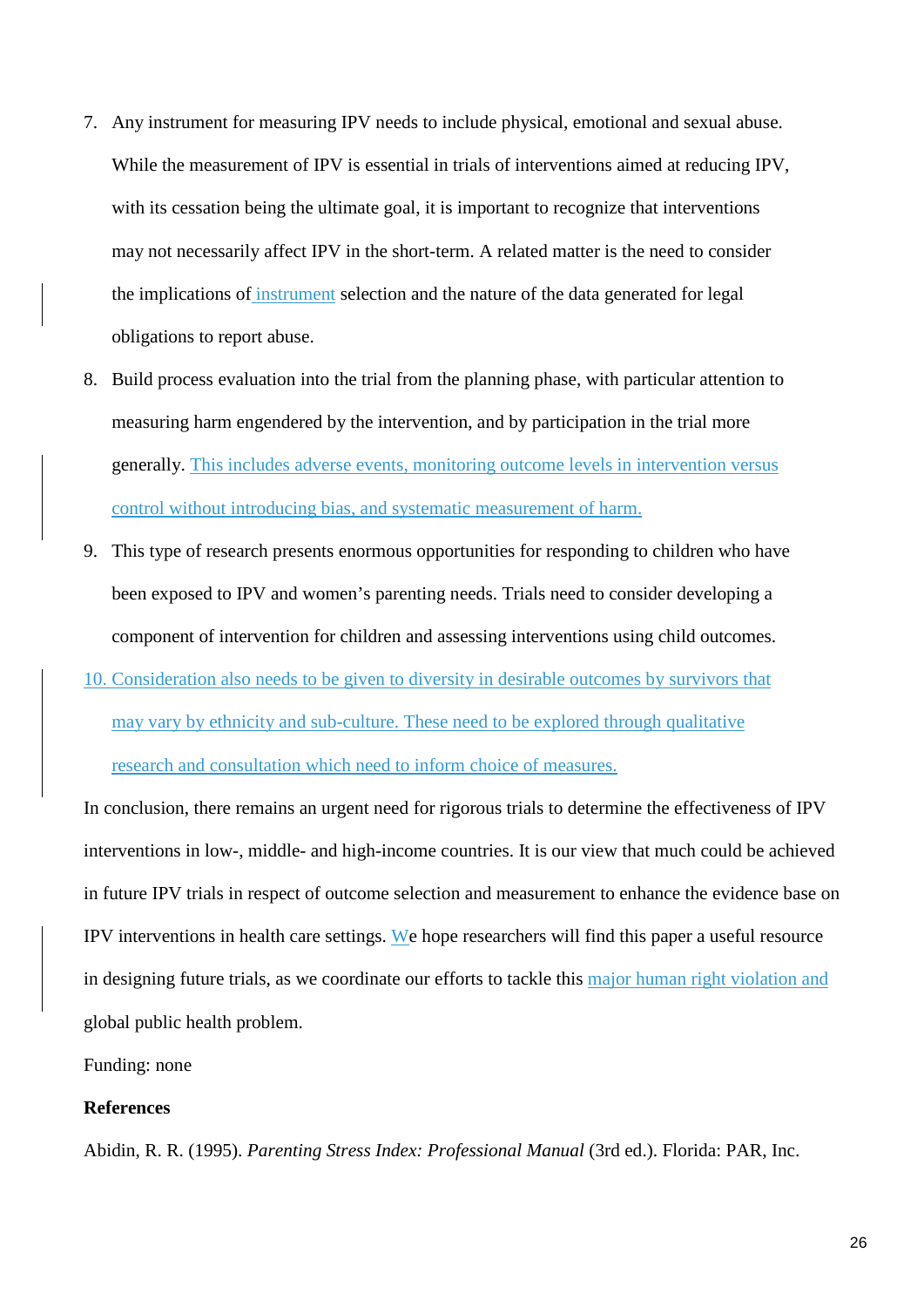Achenbach, T. M. (1991). *Manual for the Child Behavior Checklist 4–18 and 1991 Profile.* Burlington: University of Vermont Department of Psychiatry.

- Arinero, M., & Crespo, M. (2004). A treatment-outcome study of cognitive-behavioural therapy for battered women: preliminary findings. *Psicologia Conductual, 12*, 233-249.
- Bair-Merritt, M. H., Jennings, J. M., Chen, R., Burrell, L., McFarlane, E., Fuddy, L., & Duggan, A. K. (2010). Reducing maternal intimate partner violence after the birth of a child: a randomized controlled trial of the Hawaii Healthy Start Home Visitation Program. *Arch Pediatr Adolesc Med, 164*(1), 16-23.
- Bair-Merritt, M. H., Lewis-O'Connor, A., Goel, S., Amato, P., Ismailji, T., Jelley, M., . . . Cronholm, P. (2014). Primary care-based interventions for intimate partner violence: a systematic review. *Am J Prev Med, 46*(2), 188-194.
- Beck, A. T., Steer, R. A., & Garbin, M. G. (1988). Psychometric properties of the Beck Depression Inventory: Twenty-five years of evaluation. *Clinical Psychology Review, 8*, 77-100.
- Beeble, M. L., Bybee, D., Sullivan, C. M., & Adams, A. E. (2009). Main, mediating, and moderating effects of social support on the well-being of survivors of intimate partner violence across 2 years. *J Consult Clin Psychol, 77*(4), 718-729.
- Black, M. C. (2011). Intimate partner violence and adverse health consequences: implications for clinicians *American Journal of Lifestyle Medicine, 5*(5), 428-439.
- Blake, D. D., Weathers, F. W., Nagy, L. M., Kaloupek, D. G., Klauminzer, G., & Charney, D. S. (1990). A clinician rating scale for assessing current and lifetime PTSD: The CAPS-1. *Behavior Therapist, 13*(187-188).
- Bogat, G. A., Chin, R., Sabbath, W., & Schwartz, C. (1983). The Adult's Social Support Questionnaire (Technical Report 2). East Langsing: Michigan State University.
- Bonomi, A. E., Anderson, M. L., Rivara, F. P., & Thompson, R. S. (2009). Health care utilization and costs associated with physical and nonphysical-only intimate partner violence. *Health Serv Res, 44*(3), 1052-1067.
- Bradley, R., Schwartz, A.C. and Kaslow, N.J. (2005). Post-traumatic stress disorder symptoms among low-income, African American women with a history of intimate partner violence and suicidal behaviors: self-esteem, social support, and religious coping. *Journal of Traumatic Stress, 18*(6), 685-696.
- Brierley, G., Agnew-Davies, R., Bailey, J., Evans, M., Fackrell, M., Ferrari, G., . . . Feder, G. S. (2013). Psychological advocacy toward healing (PATH): study protocol for a randomized controlled trial. *Trials, 14*, 221.
- Bybee, D., & Sullivan, C. M. (2005). Predicting re-victimization of battered women 3 years after exiting a shelter program. *Am J Community Psychol, 36*(1-2), 85-96.
- Campbell, J. C. (1986). Nursing Assessment for Risk of Homicide with Battered Women. *Advances in Nursing Science, 8*(4), 36-51.
- Campbell, J. C. (1995). *Assessing Dangerousness*. Newbury Park: Sage.
- Campbell, J. C. (2002). Health consequences of intimate partner violence. *Lancet, 359*, 1331-1336.
- Campbell, J. C., Webster, D., & Koziol-McLain, J., et al. (2003). Risk factors for femicide in abusive relationships: results from a multisite case control study. *Am J Public Health, 93*(7), 1089- 1097.
- Chang, J. C., Dado, D., Ashton, S., Hawker, L., Cluss, P. A., Buranosky, R., & Scholle, S. H. (2006). Understanding behavior change for women experiencing intimate partner violence: mapping the ups and downs using the stages of change. *Patient Educ Couns, 62*(3), 330-339.
- Chang, J. C., Dado, D., Hawker, L., Cluss, P. A., Buranosky, R., Slagel, L., . . . Scholle, S. H. (2010). Understanding turning points in intimate partner violence: factors and circumstances leading women victims toward change. *J Womens Health (Larchmt), 19*(2), 251-259. doi: 10.1089/jwh.2009.1568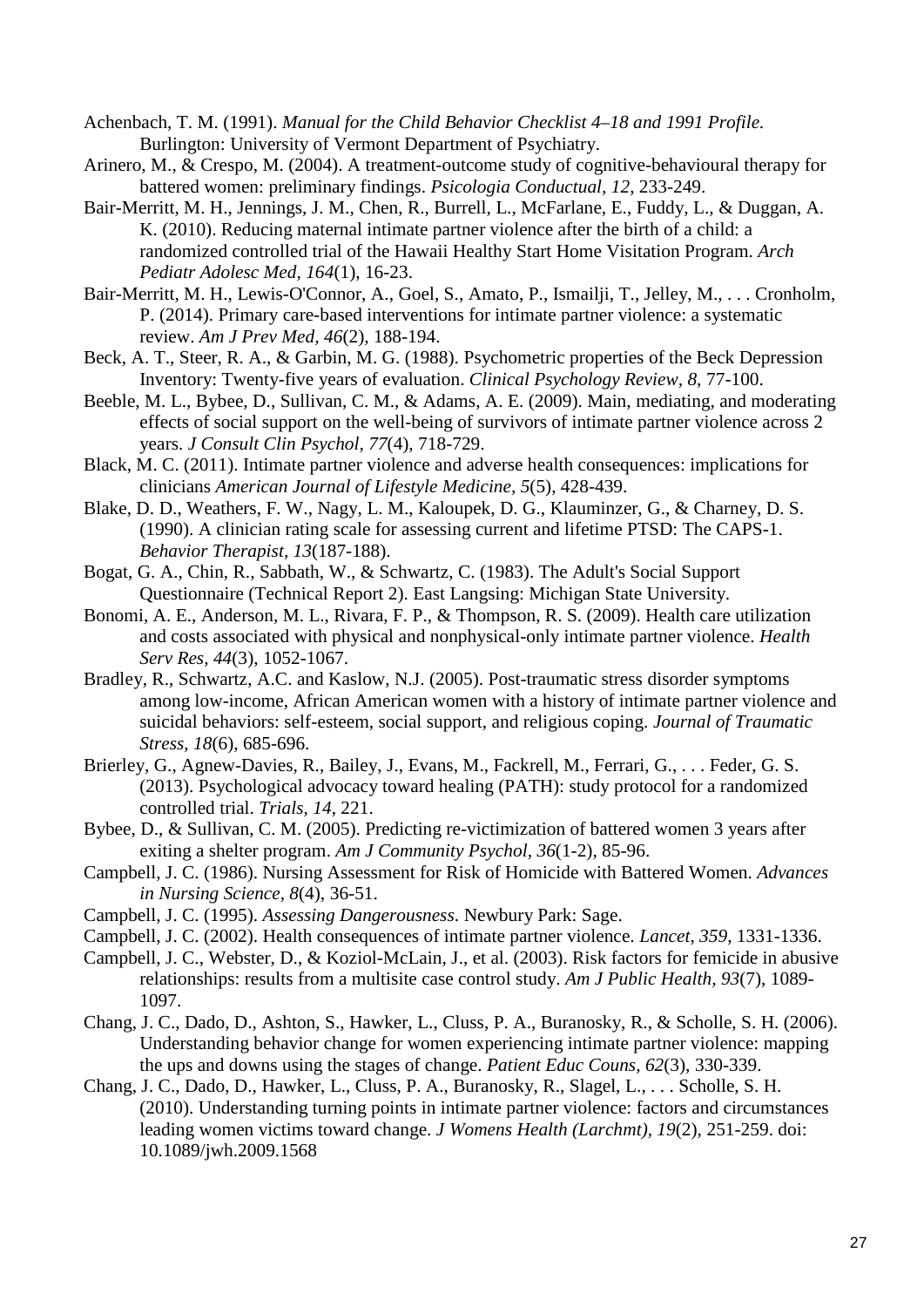- Cluss, P. A., Chang, J. C., Hawker, L., Scholle, S. H., Dado, D., Buranosky, R., & Goldstrohm, S. (2006). The process of change for victims of intimate partner violence: support for a psychosocial readiness model. *Womens Health Issues, 16*(5), 262-274.
- Cohen, S., & Williamson, G. M. (1988). *Perceived stress in a probability sample of the United States.* . Newbury Park, CA: Sage.
- Coid, J., Yang, M., Roberts, A., Ullrich, S., Moran, P., Bebbington, P., . . . Singleton, N. (2006). Violence and psychiatric morbidity in a national household population--a report from the British Household Survey. *Am J Epidemiol, 164*(12), 1199-1208.
- Coker, A. L., Davis, K. E., Arias, I., Desai, S., Sanderson, M., Brandt, H. M., & Smith, P. H. (2002). Physical and mental health effects of intimate partner violence for men and women. *Am J Prev Med, 23*(4), 260-268.
- Constantino, R., Kim, Y., & Crane, P. A. (2005). Effects of a social support intervention on health outcomes in residents of a domestic violence shelter: a pilot study. *Issues Ment Health Nurs, 26*(6), 575-590.
- Cox, J. L., Holden, J. M., & Sagovsky, R. (1987). Detection of postnatal depression: Development of the 10-item Edinburgh Postnatal Depression Scale. *British Journal of Psychiatry, 150*, 782- 786.
- Craig, P., Dieppe, P., Macintyre, S., Michie, S., Nazareth, I., & Petticrew, M. (2008). Developing and evaluating complex interventions: the new Medical Research Council guidance. *Bmj, 337*, a1655.
- Cripe, S. M., Sanchez, S. E., Sanchez, E., Ayala Quintanilla, B., Hernandez Alarcon, C., Gelaye, B., & Williams, M. A. (2010). Intimate partner violence during pregnancy: a pilot intervention program in Lima, Peru. *J Interpers Violence, 25*(11), 2054-2076. doi: 10.1177/0886260509354517
- Curry, M. A., Durham, L., Bullock, L., Bloom, T., & Davis, J. (2006). Nurse case management for pregnant women experiencing or at risk for abuse. *J Obstet Gynecol Neonatal Nurs, 35*(2), 181-192.
- Derogatis, L. R., & Spencer, P. (1982). The brief symptom inventory (BSI) administration, scoring and procedures manual-I. *Clinical Psychometric Research*.
- Devries, K., Mak, J., Bacchus, L., Child, J., Falder, G., Petzold, M., . . . Watts, C. (2013). Intimate partner violence and incident depressive symptoms and suicide attempts: a systematic review of longitudinal studies. *PLoS Med, 10*(5), e1001439.
- Dienemann, J., Campbell, J., Landenburger, K., & Curry, M. A. (2002). The Domestic Violence Survivor Assessment: a tool for counseling women in intimate partner violence relationships. *Patient Educ Couns, 46*(3), 221-228.
- Dutton, M. (1992). *Empowering and healing the battered woman*. New York: Springer.
- Evans, M., Howarth, E., Gregory, A., Hegarty, K., & Feder, G. (In Press). Even 'daily' is not enough": How well do we measure domestic violence and abuse? A thinkaloud study of a commonly used self-report scale.
- Eyberg, S. M., & Ross, A. W. (1978). Assessment of child behavior problems: The validation of a new inventory. *Journal of Clinical Child Psychology, 7*, 113-116.
- Falb, K. L., Diaz-Olavarrieta, C., Campos, P. A., Valades, J., Cardenas, R., Carino, G., & Gupta, J. (2014). Evaluating a health care provider delivered intervention to reduce intimate partner violence and mitigate associated health risks: study protocol for a randomized controlled trial in Mexico City. *BMC Public Health, 14*, 772. doi: 10.1186/1471-2458-14-772
- Feder, G., Davies, R., Baird, K., Dunne, D., Eldridge, S., Griffiths, C., . . . Sharp, D. (2011). Identification and Referral to Improve Safety (IRIS) of women experiencing domestic violence with a primary care training and support programme: a cluster randomised controlled trial. *Lancet, 378*(9805), 1788-1795.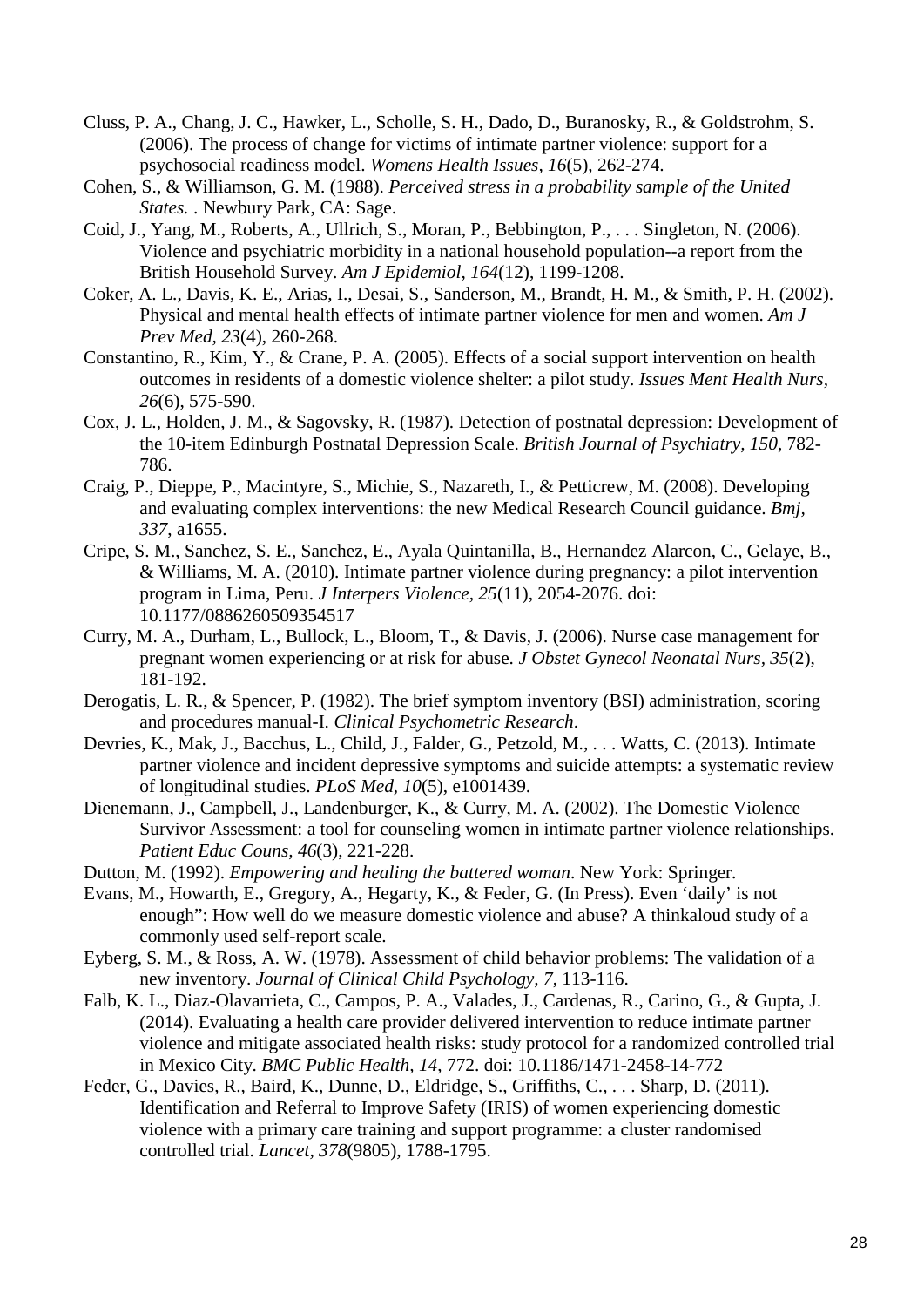- Feder, G., Hutson, M., Ramsay, J., & Taket, A. (2006). Women exposed to intimate partner violence: expectations and experiences when they encounter health care professionals: a meta-analysis of qualitative studies. *Archives of Internal Medicine, 166*(1), 22-37.
- Feder, G., Ramsay, J., Dunne, D., Rose, M., Arsene, C., Norman, R., . . . Taket, A. (2009). How far does screening women for domestic (partner) violence in different health-care settings meet criteria for a screening programme? Systematic reviews of nine UK National Screening Committee criteria. *Health Technology Assessment, 13*(16), iii-iv, xi-xiii, 1-113, 137-347.
- Foa, E. B., Cashman, L. A., Jaycox, L., & Perry, K. (1997). The validation of a self-report measure of posttraumatic stress disorder: The Posttraumatic Diagnostic Scale. *Psychological Assessment, 4*, 445-451.
- Ford-Gilboe, M., Merritt-Gray, M., Varcoe, C., & Wuest, J. (2011). A theory-based primary health care intervention for women who have left abusive partners. *ANS Adv Nurs Sci, 34*(3), 198- 214.
- Fredrickson, B. L. (2001). The role of positive emotions in positive psychology. The broaden-andbuild theory of positive emotions. *Am Psychol, 56*(3), 218-226.
- Fry, P. S., & Barker, L. A. (2002). Female Survivors of abuse and violence: The influence of Storytelling Reminiscence on Perceptions of Self-efficacy, Ego Strength, and Self-esteem. In J. D. Webster & B. K. Haight (Eds.), *Critical Advances in Reminiscence Work* (pp. 197-217): Springer Publishing Company.
- Gilbert, L., El-Bassel, N., Manuel, J., Wu, E., Go, H., Golder, S., . . . Sanders, G. (2006). An integrated relapse prevention and relationship safety intervention for women on methadone: testing short-term effects on intimate partner violence and substance use. *Violence Vict, 21*(5), 657-672.
- Gillum, T. L., Sun, C. J., & Woods, A. B. (2009). Can a Health Clinic-Based Intervention Increase Safety in Abused Women? Results from a Pilot Study. *Journal of Womens Health, 18*(8), 1259-1264. doi: 10.1089/jwh.2008.1099
- Graham-Bermann, S. A. (1994). *Attitudes About Family Violence (AAFV) Scale*. Department of Psychology, University of Michigan.
- Graham-Bermann, S. A., Lynch, S., Banyard, V., Devoe, E. R., & Halabu, H. (2007). Communitybased intervention for children exposed to intimate partner violence: An efficacy trial. *Journal of Consulting and Clinical Psychology, 75*(2), 199-209. doi: 10.1037/0022- 006x.75.2.199
- Gunasekara, F. I., Carter, K., & Blakely, T. (2008). Glossary for econometrics and epidemiology. *J Epidemiol Community Health, 62*(10), 858-861.
- Hegarty, K., Bush, R., & Sheehan, M. (2005). The Composite Abuse Scale: further development and assessment of reliability and validity of a multidimensional partner abuse measure in clinical settings. *Violence Vict, 20*(5), 529-547.
- Hegarty, K., O'Doherty, L., Gunn, J., Pierce, D., & Taft, A. (2008). A brief counseling intervention by health professionals utilising the 'readiness to change' concept for women experiencing intimate partner abuse: The weave project. *J Fam Stud, 14*(2-3), 376-388.
- Hegarty, K., O'Doherty, L., Taft, A., Chondros, P., Brown, S., Valpied, J., . . . Gunn, J. (2013). Screening and counselling in the primary care setting for women who have experienced intimate partner violence (WEAVE): a cluster randomised controlled trial. *Lancet, 382*(9888), 249-258.
- Heise, L., Ellsberg, M., & Gottmoeller, M. (2002). A global overview of gender-based violence. *Int J Gynaecol Obstet, 78 Suppl 1*, S5-14.
- Higgins, J. P. T., & Green, S. (2011). *Cochrane Handbook for Systematic Reviews of Interventions Version 5.1.0 [Updated March 2011]*: The Cochrane Collaboration.
- Hudson, W. (1982). *The clinical measurement package*. Homewood, IL: Dorsey.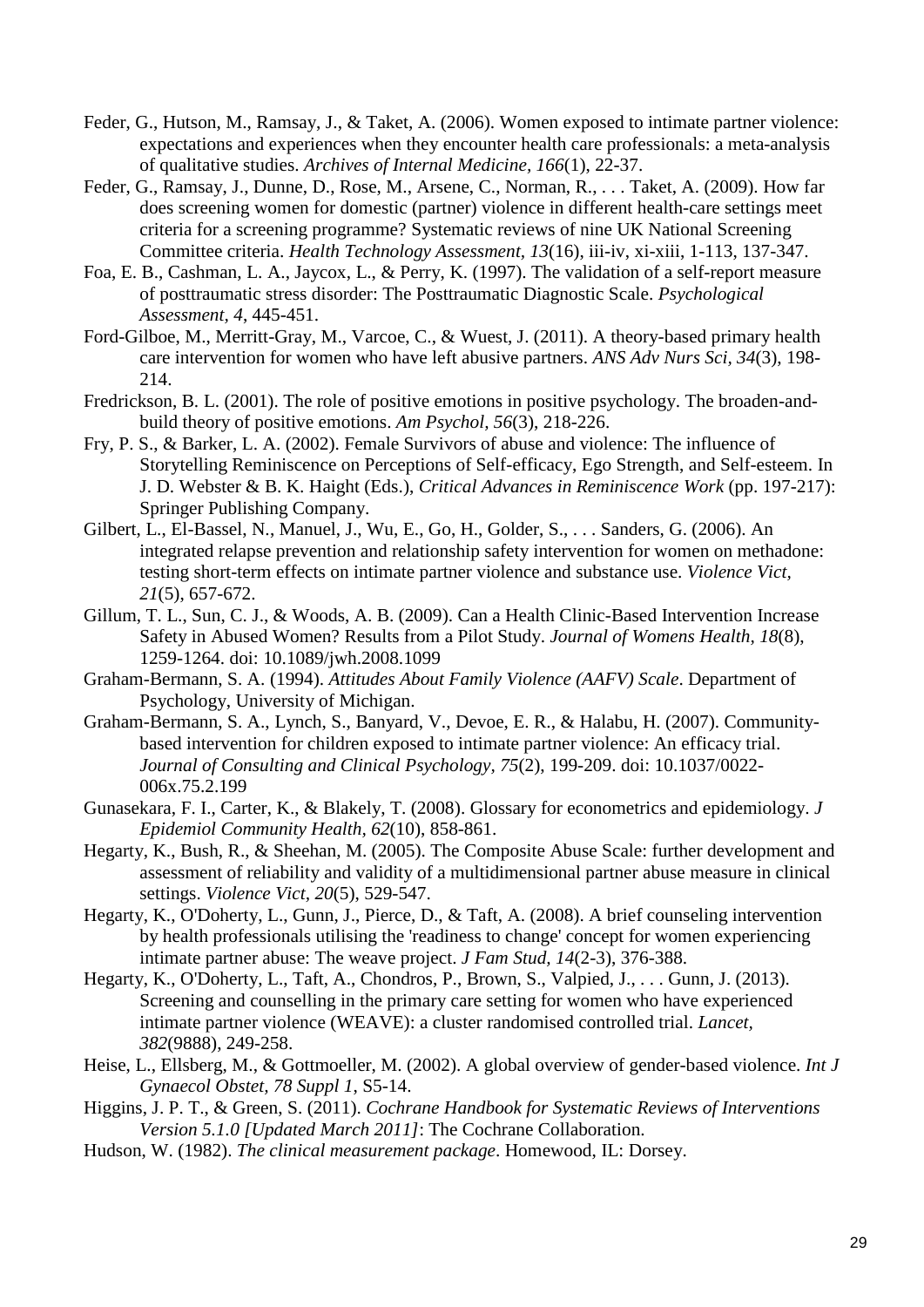- Hyman, K. (2001). *Impact of emergency department intimate partner violence (IPV) advocacy: A longitudinal, randomized trial [PhD thesis]*. University of Pittsburgh. Pittsburgh, PA.
- Jahanfar, S., Janssen, P. A., Howard, L. M., & Dowswell, T. (2013). Interventions for preventing or reducing domestic violence against pregnant women. *Cochrane Database Syst Rev, 2*, CD009414.
- Jouriles, E. N., McDonald, R., Rosenfield, D., Stephens, N., Corbitt-Shindler, D., & Miller, P. C. (2009). Reducing conduct problems among children exposed to intimate partner violence: a randomized clinical trial examining effects of Project Support. *J Consult Clin Psychol, 77*(4), 705-717.
- Jouriles, E. N., McDonald, R., Spiller, L., Norwood, W. D., Swank, P. R., Stephens, N., . . . Buzy, W. M. (2001). Reducing conduct problems among children of battered women. *J Consult Clin Psychol, 69*(5), 774-785.
- Kiely, M., El-Mohandes, A. A. E., El-Khorazaty, M. N., & Gantz, M. G. (2010). An integrated intervention to reduce intimate partner violence in pregnancy: a randomized controlled trial. *Obstet Gynecol, 115*(2 Pt 1), 273-283.
- Kirkwood, C. (1993). *Leaving abusive partners*. London: Sage.
- Klevens, J., Kee, R., Trick, W., Garcia, D., Angulo, F. R., Jones, R., & Sadowski, L. S. (2012). Effect of screening for partner violence on women's quality of life: a randomized controlled trial. *Jama, 308*(7), 681-689. doi: 1346180 [pii]
- 10.1001/jama.2012.6434
- Koopman, C., Ismailji, T., Holmes, D., Classen, C. C., Palesh, O., & Wales, T. (2005). The effects of expressive writing on pain, depression and posttraumatic stress disorder symptoms in survivors of intimate partner violence. *J Health Psychol, 10*(2), 211-221.
- Koziol-McLain, J., Garrett, N., Fanslow, J., Hassall, I., Dobbs, T., Henare-Toka, T. A., & Lovell, V. (2010). A randomized controlled trial of a brief emergency department intimate partner violence screening intervention. *Annals of Emergency Medicine, 56*(4), 413-423 e411. doi: S0196-0644(10)00450-6 [pii]
- 10.1016/j.annemergmed.2010.05.001
- Krishnan, S., Subbiah, K., Chandra, P., & Srinivasan, K. (2012). Minimizing risks and monitoring safety of an antenatal care intervention to mitigate domestic violence among young Indian women: The Dil Mil trial. *BMC Public Health, 12*, 943. doi: 10.1186/1471-2458-12-943
- Krug, E. G., Mercy, J. A., Dahlberg, L. L., & Zwi, A. B. (2002). The world report on violence and health. *Lancet, 360*(9339), 1083-1088.
- Kubany, E. S., Hill, E. E., & Owens, J. A. (2003). Cognitive trauma therapy for battered women with PTSD: preliminary findings. *J Trauma Stress, 16*(1), 81-91.
- Kubany, E. S., Hill, E. E., Owens, J. A., Iannce-Spencer, C., McCaig, M. A., Tremayne, K. J., & Williams, P. L. (2004). Cognitive trauma therapy for battered women with PTSD (CTT-BW). *J Consult Clin Psychol, 72*(1), 3-18.
- Kubany, E. S., Leisen, M. B., Kaplan, A. S., & Kelly, M. P. (2000). Validation of a brief measure of posttraumatic stress disorder: the Distressing Event Questionnaire (DEQ). *Psychol Assess, 12*(2), 197-209.
- Labrador, F. J., Fernandez-Velasco, M. D., & Rincon, P. P. (2006). Efficacy of a brief and individual participation program by posttraumatic stress disorder in female victims of domestic violence. *Int J Clin Health Psychol, 6*, 527-547.
- Liang, B., Goodman, L., Tummala-Narra, P., & Weintraub, S. (2005). A theoretical framework for understanding help-seeking processes among survivors of intimate partner violence. *Am J Community Psychol, 36*(1-2), 71-84.
- Lieberman, A. F., Ghosh Ippen, C., & Van Horn, P. (2006). Child-parent psychotherapy: 6-month follow-up of a randomized controlled trial. *J Am Acad Child Adolesc Psychiatry, 45*(8), 913- 918.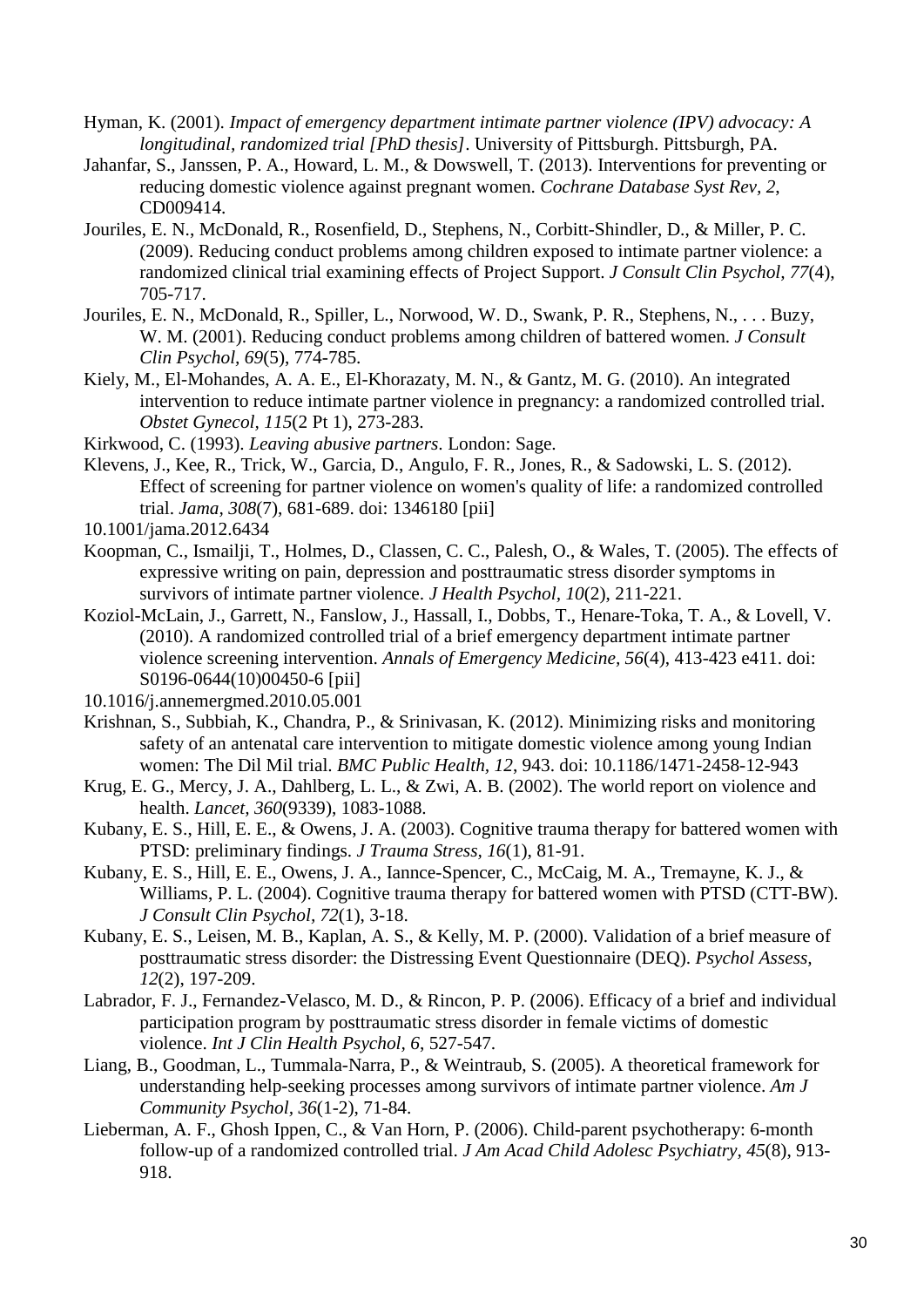- Lovibond, S. H., Roznowski, M., & Necowitz, L. B. (1993). Manual for the Depression Anxiety Stress Scales *Psychology Foundation Monograph*: University of New South Wales, NSW.
- MacMillan, H. L., Fleming, J. E., Streiner, D. L., Lin, E., Boyle, M. H., Jamieson, E., . . . Beardslee, W. R. (2001). Childhood abuse and lifetime psychopathology in a community sample. *Am J Psychiatry, 158*(11), 1878-1883.
- MacMillan, H. L., Wathen, C. N., Jamieson, E., Boyle, M., McNutt, L. A., Worster, A., . . . Webb, M. (2006). Approaches to screening for intimate partner violence in health care settings: a randomized trial. *Jama, 296*(5), 530-536.
- MacMillan, H. L., Wathen, C. N., Jamieson, E., Boyle, M. H., Shannon, H. S., Ford-Gilboe, M., . . . McNutt, L. A. (2009). Screening for intimate partner violence in health care settings: a randomized trial. *Jama, 302*(5), 493-501.
- Mancoske, R. J., Standifer, D., & Cauley, C. (1994). The effectiveness of brief counseling services for battered women. *Res Social Work Pract, 4*(1), 53-63.
- McFarlane, Groff, J. Y., O'Brien, J. A., & Watson, K. (2006). Secondary prevention of intimate partner violence: a randomized controlled trial. *Nurs Res, 55*(1), 52-61.
- McFarlane, Parker, B., Soeken, K., Silva, C., & Reel, S. (1998). Safety behaviors of abused women after an intervention during pregnancy. *J Obstet Gynecol Neonatal Nurs, 27*(1), 64-69.
- McFarlane, Soeken, K., & Wiist, W. (2000). An evaluation of interventions to decrease intimate partner violence to pregnant women. *Public Health Nurs, 17*(6), 443-451.
- McFarlane, J. M., Groff, J. Y., O'Brien, J. A., & Watson, K. (2005). Behaviors of children exposed to intimate partner violence before and 1 year after a treatment program for their mother. *Appl Nurs Res, 18*(1), 7-12.
- Nelson, H. D., Bougatsos, C., & Blazina, I. (2012). Screening women for intimate partner violence: A systematic review to update the 2004 Preventive Services Task Force recommendation. *Ann Intern Med, 156*(11), 1-13; W11-W13.
- O'Doherty, L. J., Taft, A., Hegarty, K., Ramsay, J., Davidson, L. L., & Feder, G. (2014). Screening women for intimate partner violence in healthcare settings: abridged Cochrane systematic review and meta-analysis. *Bmj, 348*, g2913.
- Oakley, A., Strange, V., Bonell, C., Allen, E., & Stephenson, J. (2006). Process evaluation in randomised controlled trials of complex interventions. *Bmj, 332*(7538), 413-416. doi: 332/7538/413 [pii]
- 10.1136/bmj.332.7538.413
- Parker, B., McFarlane, J., Soeken, K., Silva, C., & Reel, S. (1999). Testing an Intervention To Prevent Further Abuse to Pregnant Women. *Research in Nursing and Health, 22*, 59-66.
- Power, T. G. (1993). *Parenting Dimensions Inventory (PDI): A research manual*. Houston, Tx: Psychology Department, University of Houston.
- Radloff, L. S. (1977). The CES-D scale: a self-report depression scale for research in the general population. *Appl Psychol Meas., 1*, 385-401.
- Ramsay, J., Carter, Y., Davidson, L., Dunne, D., Eldridge, S., Feder, G., . . . Warburton, A. (2009). Advocacy interventions to reduce or eliminate violence and promote the physical and psychosocial well-being of women who experience intimate partner abuse (Review). *Cochrane Database of Systematic Reviews*(3). doi: Cd005043
- 10.1002/14651858.CD005043.pub2
- Reisenhofer, S., & Taft, A. (2013). Women's journey to safety the Transtheoretical model in clinical practice when working with women experiencing intimate partner violence: a scientific review and clinical guidance. *Patient Educ Couns, 93*(3), 536-548.
- Resick, P. A., Galovski, T. E., Uhlmansiek, M. O., Scher, C. D., Clum, G. A., & Young-Xu, Y. (2008). A Randomized clinical trial to dismantle components of cognitive processing therapy for posttraumatic stress disorder in female victims of interpersonal violence. *Journal of Consulting and Clinical Psychology, 76*(2), 243-258. doi: 10.1037/0022-006x.76.2.243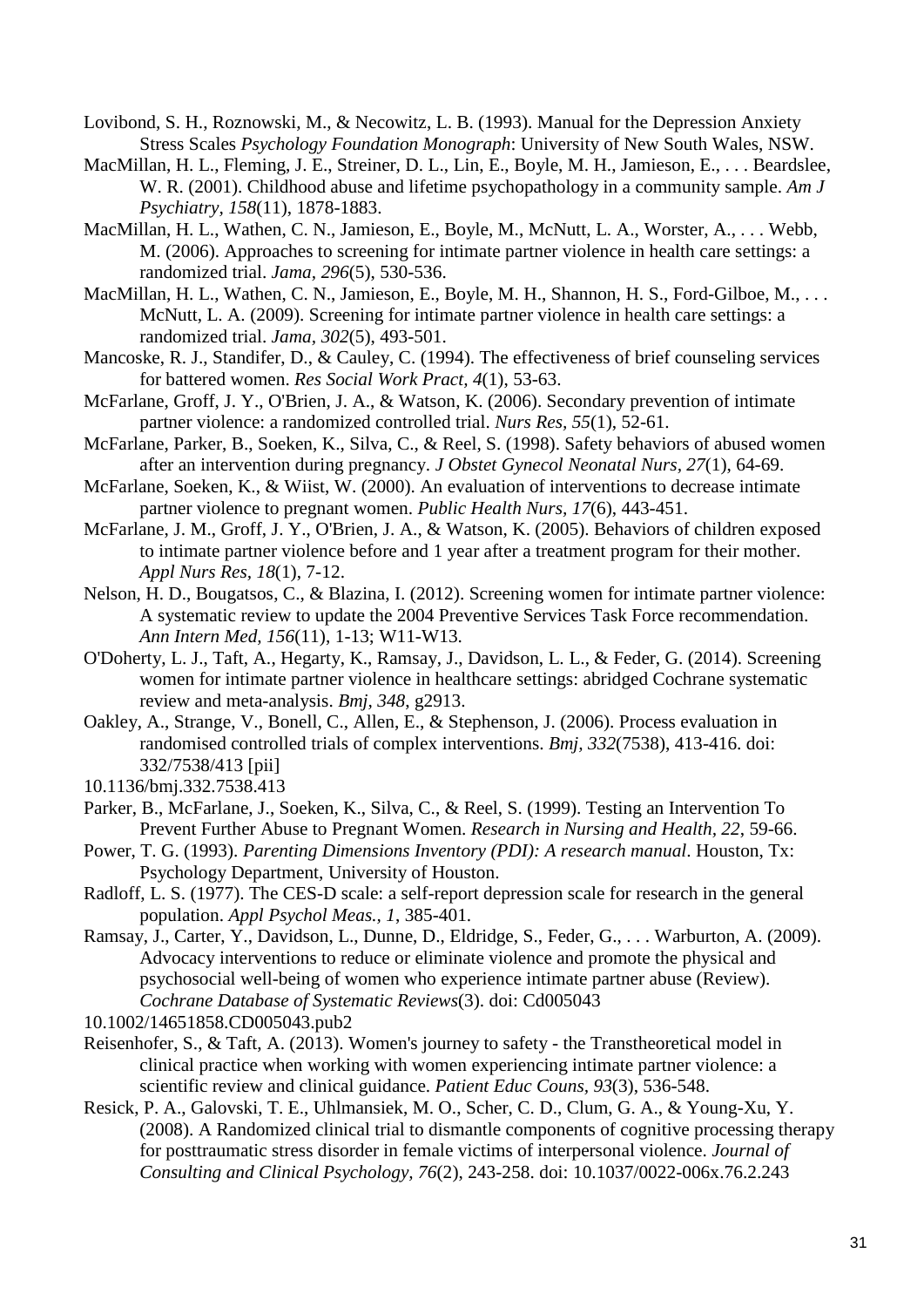Rosenberg, M. (1965). Rosenberg Self-Esteem Scale, The Morris Rosenberg Foundation.

- Scherer, M. (1982). The self-efficacy scale: construction and validation. *Psychological Reports, 51*, 663-671.
- Schwarzer, R., & Jerusalem, M. (1995). Generalized Self-Efficacy scale. In J. Weinman, S. Wright & M. Johnston (Eds.), *Measures in health psychology: A user's portfolio. Causal and control beliefs* (pp. 35-37). Windsor, UK: NFER-NELSON.
- Seuc, A. H., Peregoudov, A., Betran, A. P., & Gulmezoglu, A. M. (2013). Intermediate outcomes in randomized clinical trials: an introduction. *Trials, 14*, 78.
- Sullivan, C. M. (1997). Victim safety and well being: measure of short-term and long-term change. In M. Burt, A. Harrell, L. Newmark, L. Aron & L. Jacobs (Eds.), *The Urban Institute Evaluation Guidebook: Projects funded by STOP Formula Grants Under the Violence Against Women*: National Institute of Justice.
- Sullivan, C. M., Bybee, D. I., & Allen, N. E. (2002). Findings from a community-based program for battered women and their children. *J Interpers Violence, 17*(9), 915-936.
- Sullivan, C. M., Tan, C., Basta, J., Rumptz, M., & Davidson, W. S., 2nd. (1992). An advocacy intervention program for women with abusive partners: initial evaluation. *Am J Community Psychol, 20*(3), 309-332.
- Sutherland, C., Bybee, D., & Sullivan, C. (1998). The long-term effects of battering on women's health. *Womens Health, 4*(1), 41-70.
- Suvak, M. K., Taft, C. T., Goodman, L. A., & Dutton, M. A. (2013). Dimensions of functional social support and depressive symptoms: a longitudinal investigation of women seeking help for intimate partner violence. *Journal of Consulting and Clinical Psychology, 81*(3), 455-466.
- Taft, O'Doherty, L., Hegarty, K., Ramsay, J., Davidson, L., & Feder, G. (2013). Screening women for intimate partner violence in healthcare settings. *Cochrane Database Systematic Reviews, 4*, CD007007.
- Taft, A., & Hegarty, K. (2010). Intimate partner violence against women: What outcomes are meaningful? *Jama, 304*(5), 577-579.
- Taft, A. J., Small, R., Hegarty, K. L., Watson, L. F., Gold, L., & Lumley, J. (2011). Mothers' AdvocateS In the Community (MOSAIC) - non-professional mentor support to reduce intimate partner violence and depression in mothers: a cluster randomised trial in primary care *BMC Public Health, 11*(178), 1-10.
- Taft, A. J., Small, R., Humphreys, C., Hegarty, K., Walter, R., Adams, C., & Agius, P. (2012). Enhanced maternal and child health nurse care for women experiencing intimate partner/family violence: protocol for MOVE, a cluster randomised trial of screening and referral in primary health care. *BMC Public Health, 12*, 811.
- Thompson, M., Basile, K., Hertz, M., & Sitterle, D. (2006). *Measuring intimate partner violence victimisation and perpetration. A compendium of assessment tools*. Atlanta, GA: Centers for Disease Controla nd Prevention, National Center for Injury Preventions and Control.
- Thorpe, K. (1993). A study of the use of the Edinburgh postnatal depression scale with parent groups outside the postpartum period. *Journal of Reproductive and Infant Psychology, 11*, 119-125.
- Tiwari, A., Fong, D. Y., Wong, J. Y., Yuen, K. H., Yuk, H., Pang, P., . . . Bullock, L. (2012). Safetypromoting behaviors of community-dwelling abused Chinese women after an advocacy intervention: a randomized controlled trial. *Int J Nurs Stud, 49*(6), 645-655.
- Tiwari, A., Fong, D. Y., Yuen, K. H., Yuk, H., Pang, P., Humphreys, J., & Bullock, L. (2010). Effect of an advocacy intervention on mental health in Chinese women survivors of intimate partner violence: a randomized controlled trial. *Jama, 304*(5), 536-543.
- Tiwari, A., Leung, W. C., Leung, T. W., Humphreys, J., Parker, B., & Ho, P. C. (2005). A randomised controlled trial of empowerment training for Chinese abused pregnant women in Hong Kong. *Bjog, 112*(9), 1249-1256.